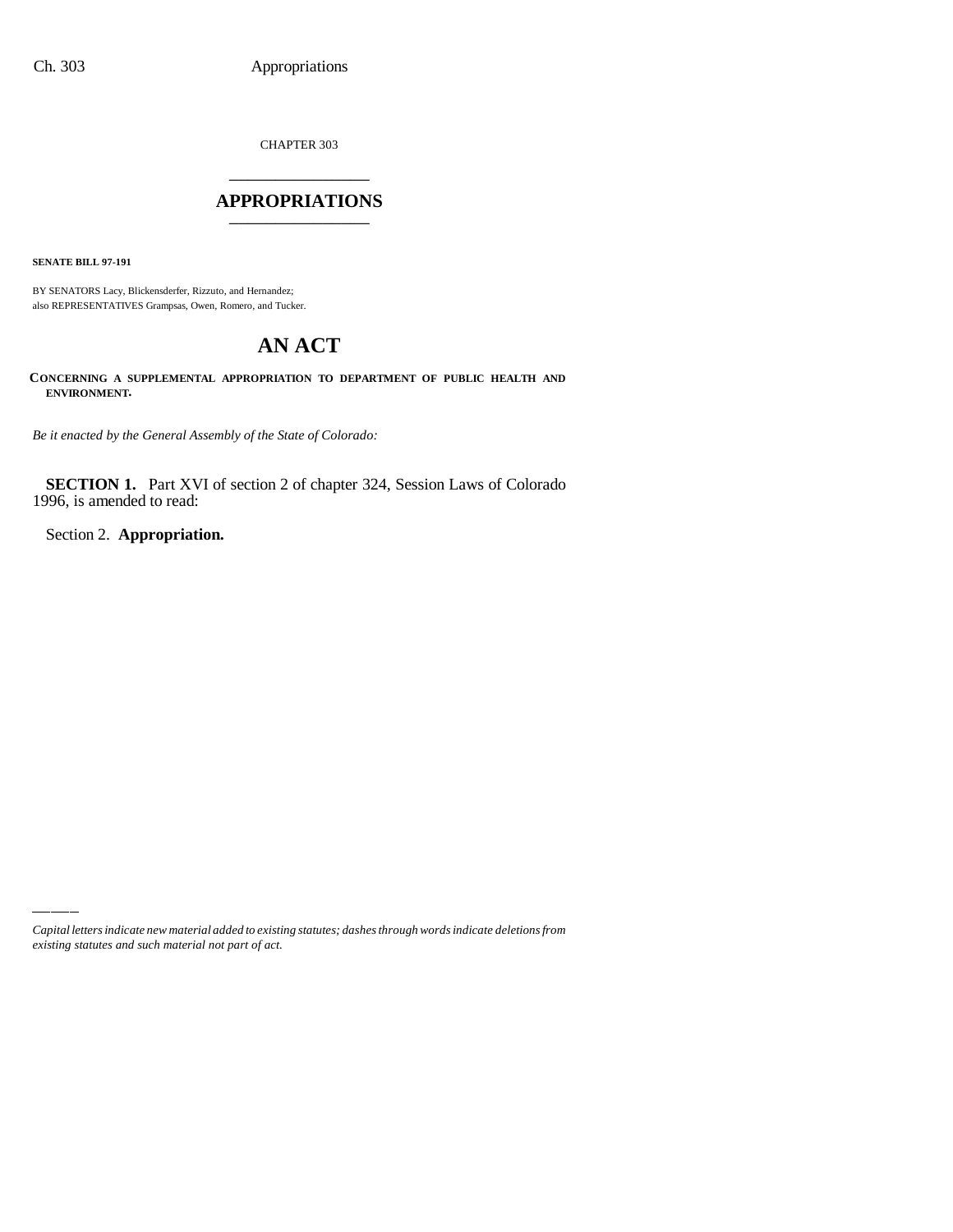|                                 |       | APPROPRIATION FROM |                |              |               |                |  |
|---------------------------------|-------|--------------------|----------------|--------------|---------------|----------------|--|
|                                 |       |                    | <b>GENERAL</b> |              | <b>CASH</b>   |                |  |
| <b>ITEM <math>\&amp;</math></b> |       | <b>GENERAL</b>     | <b>FUND</b>    | <b>CASH</b>  | <b>FUNDS</b>  | <b>FEDERAL</b> |  |
| <b>SUBTOTAL</b>                 | TOTAL | <b>FUND</b>        | <b>EXEMPT</b>  | <b>FUNDS</b> | <b>EXEMPT</b> | <b>FUNDS</b>   |  |
|                                 |       |                    |                |              |               |                |  |

#### **PART XVI DEPARTMENT OF PUBLIC HEALTH AND ENVIRONMENT**

## **(1) ADMINISTRATION AND SUPPORT132, 133**

| <b>Personal Services</b>       | 3.064.295    | 88.561  | $30.285^{\circ}$     | 2.945.449 <sup>b</sup> |         |
|--------------------------------|--------------|---------|----------------------|------------------------|---------|
|                                |              | 327,445 |                      | $2,706,565^b$          |         |
|                                | $(65.7$ FTE) |         |                      |                        |         |
| <b>SICK AND ANNUAL PAYOUTS</b> | 466,461      |         |                      | 466,461 <sup>b</sup>   |         |
| Health, Life, and Dental       | 1,397,815    | 252,302 | $424.348^a$          | 354,865 <sup>b</sup>   | 366,300 |
| Short-term Disability          | 64,569       | 12,075  | 19,895 <sup>a</sup>  | 14,840 <sup>b</sup>    | 17,759  |
| Salary Survey, Anniversary     |              |         |                      |                        |         |
| Increases and Shift            |              |         |                      |                        |         |
| Differential                   | 1,431,552    | 270,065 | 498.194 <sup>a</sup> | $324,633^b$            | 338,660 |
| Workers' Compensation          | 370,102      | 44,322  |                      | 325,780 <sup>b</sup>   |         |
| <b>Operating Expenses</b>      | 1,617,995    |         |                      | 1,569,495 <sup>b</sup> | 48,500  |
| Legal Services for 22,495      |              |         |                      |                        |         |
| Hours                          | 1,067,315    | 208,058 | 50,707 <sup>a</sup>  | 743,370 <sup>b</sup>   | 65,180  |
| Administrative Law Judge       |              |         |                      |                        |         |
| Services for 30 177 Hours      | 2,577        | 2,577   |                      |                        |         |
|                                | 15,189       | 15,189  |                      |                        |         |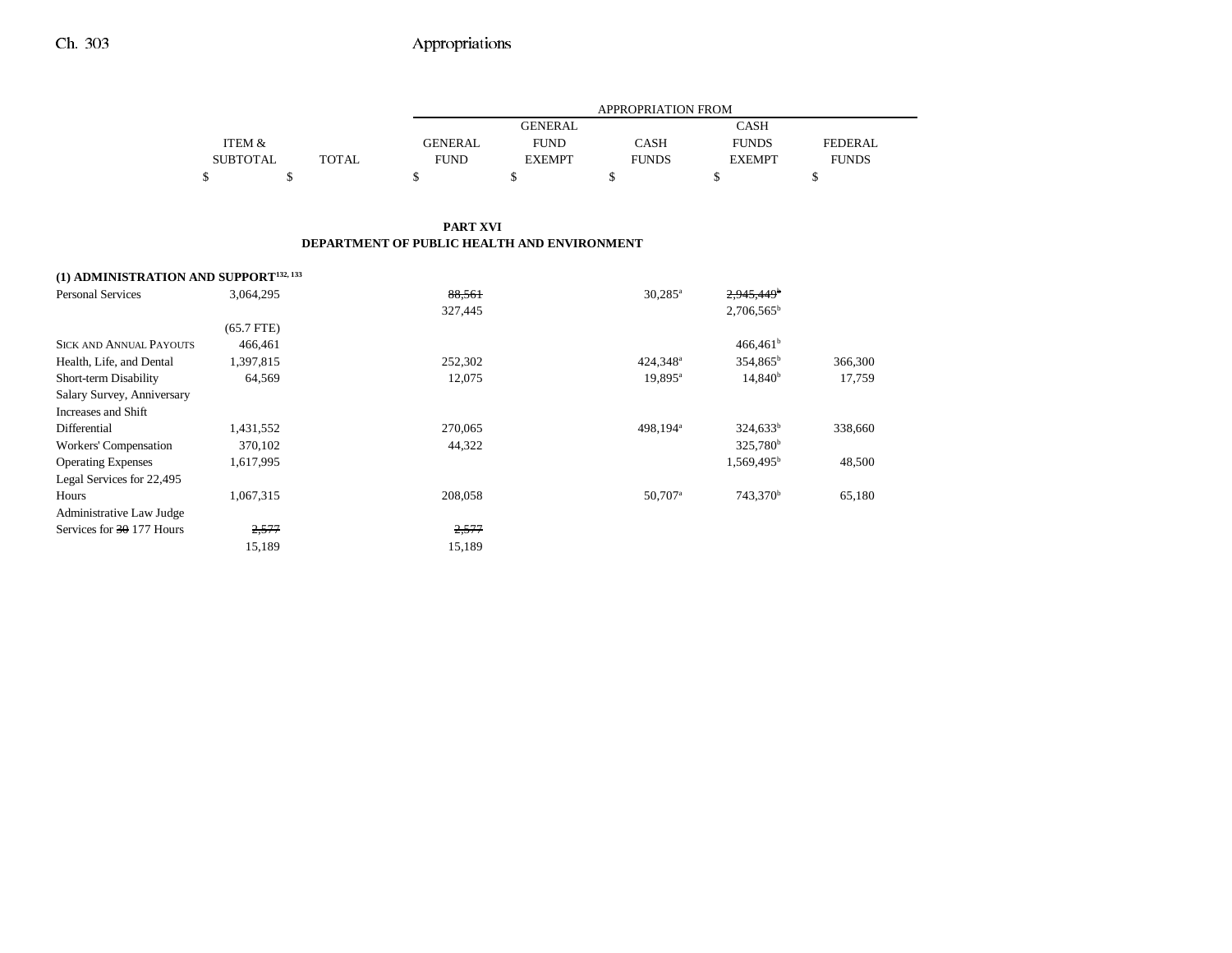| Payment to Risk Management       |           |            |        |                     |                      |        |
|----------------------------------|-----------|------------|--------|---------------------|----------------------|--------|
| and Property Funds               | 173,143   |            | 44,155 |                     | 128,988 <sup>b</sup> |        |
| <b>Vehicle Lease Payments</b>    | 231,101   |            | 61,776 | 57,883 <sup>a</sup> | 42.732 <sup>b</sup>  | 68,710 |
| <b>Leased Space</b>              | 3,503,147 |            | 66,835 |                     | $3,429,294^b$        | 7,018  |
| Capitol Complex Leased           |           |            |        |                     |                      |        |
| Space                            | 21,751    |            | 4.263  |                     | $17.488^b$           |        |
| <b>Utilities</b>                 | 279,772   |            | 34,733 | 183 <sup>a</sup>    | $244,856^b$          |        |
| <b>Reimbursement for Members</b> |           |            |        |                     |                      |        |
| of the State Board of Health     | 4.868     |            | 4,868  |                     |                      |        |
| <b>Indirect Cost Assessment</b>  | 47,900    |            |        | $8.195^{\circ}$     | $32,280^{\rm b}$     | 7,425  |
|                                  |           | 13,277,902 |        |                     |                      |        |
|                                  |           | 13,756,975 |        |                     |                      |        |

a These amounts shall be from various sources of cash funds.

<sup>b</sup> Of these amounts, \$9,216,455(T) \$9,444,032(T) shall be from federal and cash funds indirect cost recoveries, \$107,640(T) shall be from the University of Colorado Health Sciences Center, \$109,692(T) shall be from the Department of Human Services, and \$740,283 shall be from various sources of cash funds exempt.

## **(2) INFORMATION TECHNOLOGY SERVICES** Personal Services 237,722<sup>c</sup> (1,413,167 611,750(M) 143,327<sup>a</sup> 420,368<sup>b</sup> 237,722<sup>c</sup> (15.2 FTE)  $(+.0$  FTE)  $(7.3$  FTE)  $(+.0$  FTE) (2.4 FTE) (4.6 FTE) Operating Expenses 475,751 113,710(M) 89,376<sup>a</sup> 206,130<sup>b</sup> 66,535<sup>c</sup> Purchase of Services fromComputer Center 221,731 221,731 Indirect Cost Assessment 86,228 8 86,034<sup>c</sup> 20,194<sup>a</sup> 66,034<sup>c</sup> 2,196,877

a Of these amounts, \$52,748 shall be from hazardous materials and waste management, \$51,226 shall be from stationary sources fees, \$22,616 shall be from stormwater fees, \$19,098 shall be from vital records, \$17,039 shall be from radiation control fees, \$13,707 shall be from water permit fees, and \$76,463 shall be from various sources of cash funds.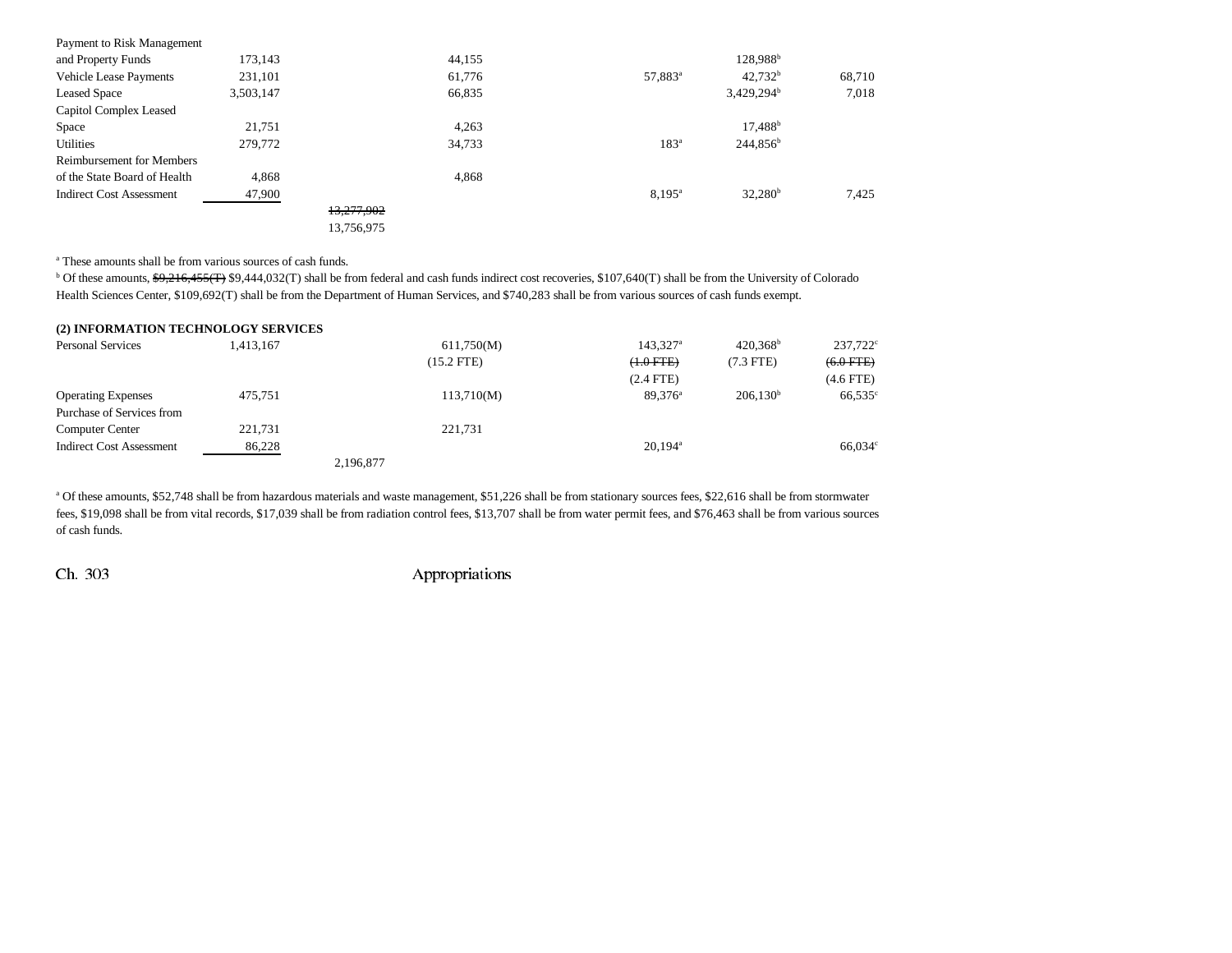|                 |              | APPROPRIATION FROM |                |              |               |                |  |
|-----------------|--------------|--------------------|----------------|--------------|---------------|----------------|--|
|                 |              |                    | <b>GENERAL</b> |              | CASH          |                |  |
| ITEM &          |              | <b>GENERAL</b>     | FUND           | CASH         | <b>FUNDS</b>  | <b>FEDERAL</b> |  |
| <b>SUBTOTAL</b> | <b>TOTAL</b> | FUND               | <b>EXEMPT</b>  | <b>FUNDS</b> | <b>EXEMPT</b> | <b>FUNDS</b>   |  |
| ሖ               |              |                    |                |              |               |                |  |

 $b$  Of these amounts, \$605,948(T) shall be from indirect cost recoveries and \$20,550 from various cash fund reserves.

<sup>c</sup> For informational purposes only, these amounts include \$130,083 from the U.S. Environmental Protection Agency, \$92,790 from the Women, Infant, and Children Grant, \$48,394 from the Maternal and Child Health Block Grant, and \$99,024 from various sources of federal funds.

#### **(3) LABORATORY SERVICES134**

| (A) Laboratory Services         |           |              |                        |                     |              |
|---------------------------------|-----------|--------------|------------------------|---------------------|--------------|
| <b>Personal Services</b>        | 2,986,755 | 648,864      | 1,561,752 <sup>a</sup> | $231,384^b$         | 544,755      |
|                                 |           | $(16.7$ FTE) | $(35.1$ FTE)           | $(2.9$ FTE)         | $(12.8$ FTE) |
| <b>Operating Expenses</b>       | 1,826,385 | 207,407      | 1,237,162 <sup>a</sup> | $243,667^b$         | 138,149      |
| <b>Indirect Cost Assessment</b> | 572,074   |              | $460.912$ <sup>a</sup> | 11.429 <sup>b</sup> | 99,733       |
| <b>Clinical Laboratory</b>      |           |              |                        |                     |              |
| <b>Improvement Act</b>          | 252,644   |              |                        |                     | 252,644      |
|                                 |           |              |                        |                     | $(4.0$ FTE)  |
|                                 | 5,637,858 |              |                        |                     |              |

a Of these amounts, \$1,139,512 shall be from the Newborn Screening and Genetic Counseling Cash Fund, \$80,029 shall be from the Law Enforcement Assistance Fund, \$6,593 shall be from the Streptococcus Test Fund, and \$2,033,692 shall be from various sources of cash funds.

b Of these amounts, \$208,705(T) shall be from indirect cost recoveries, \$66,605(T) shall be from the University of Colorado Health Sciences Center cost recoveries from the Laboratory Building, \$4,029 shall be from reserves in the Streptococcus Test Fund, \$144,231 shall be from reserves in the Newborn Screening and Genetic Counseling Cash Fund, and \$62,910 shall be from various cash funds exempt.

#### **(B) Implied Consent Specialists**

Personal Services 210,011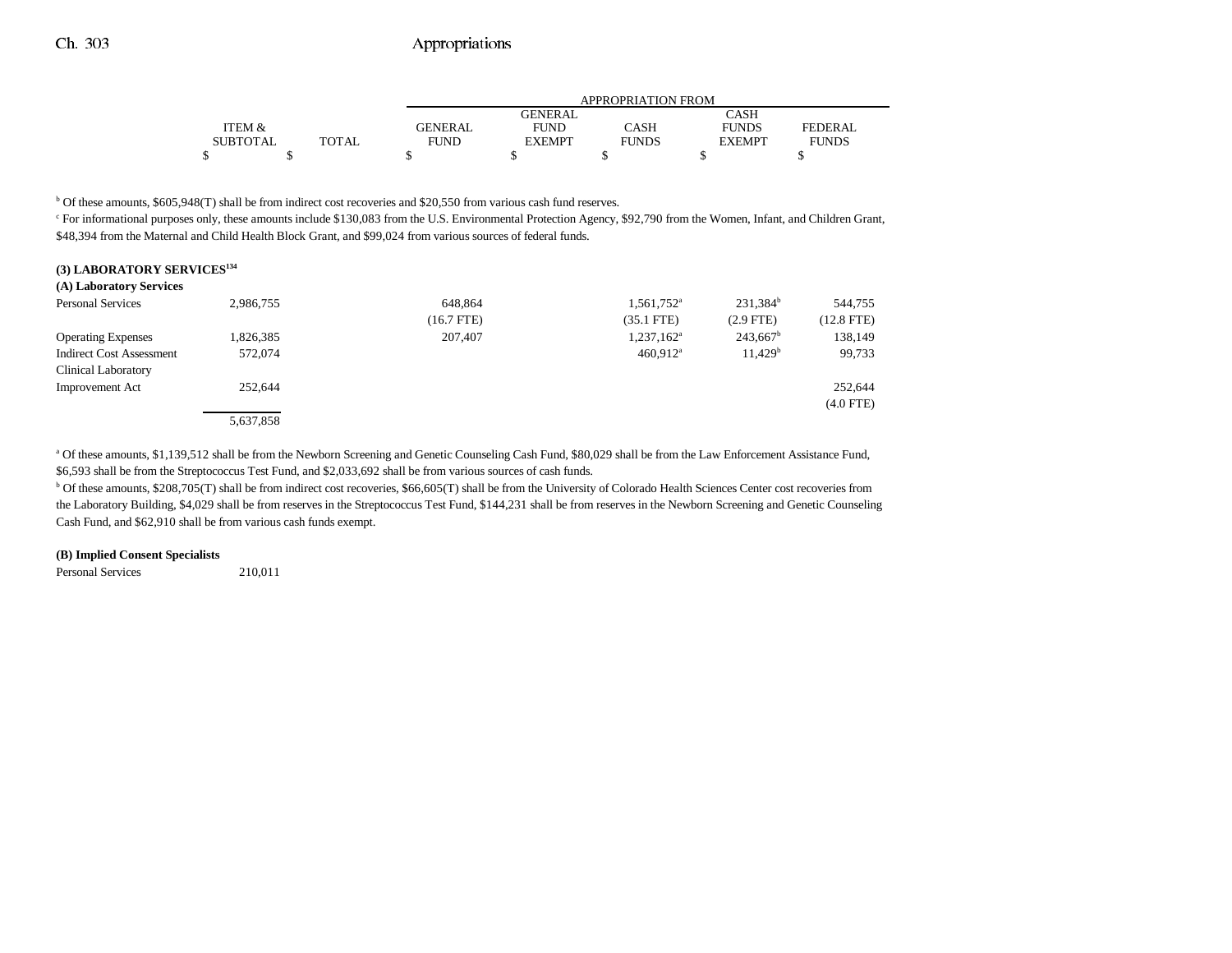| <b>Operating Expenses</b><br><b>Indirect Cost Assessment</b>                | $(4.0$ FTE)<br>31,641<br>51,038<br>292,690 |            | $292,690^{\circ}$ |                      |
|-----------------------------------------------------------------------------|--------------------------------------------|------------|-------------------|----------------------|
| <sup>a</sup> This amount shall be from the Law Enforcement Assistance Fund. |                                            |            |                   |                      |
|                                                                             |                                            | 5,930,548  |                   |                      |
| (4) LOCAL HEALTH SERVICES <sup>135</sup>                                    |                                            |            |                   |                      |
| Public Health Nurses in areas                                               |                                            |            |                   |                      |
| not served by local and                                                     |                                            |            |                   |                      |
| regional health departments                                                 | 863,860                                    | 665,607(M) |                   | 198,253 <sup>a</sup> |
| Public Health Sanitarians in                                                |                                            |            |                   |                      |
| areas not served by local and                                               |                                            |            |                   |                      |
| regional health departments                                                 | 213,312                                    | 213,312    |                   |                      |
| Local Organized Health Unit                                                 |                                            |            |                   |                      |
| Distributions pursuant to                                                   |                                            |            |                   |                      |
| Section 25-1-516, C.R.S.                                                    | 4,008,650                                  | 3,595,597  |                   | 413.053 <sup>a</sup> |

Health Units 50,000 50,000 50,000 Indirect Cost Assessment 11,002<sup>a</sup> 11,002<sup>a</sup> 5,146,824 a These amounts shall be from the Maternal and Child Health Block Grant.

## **(5) AIR QUALITY CONTROL DIVISION**

Delta, Otero, La Plata/Archuleta, Las Animas/Huerfano, and the Northeast Regional Local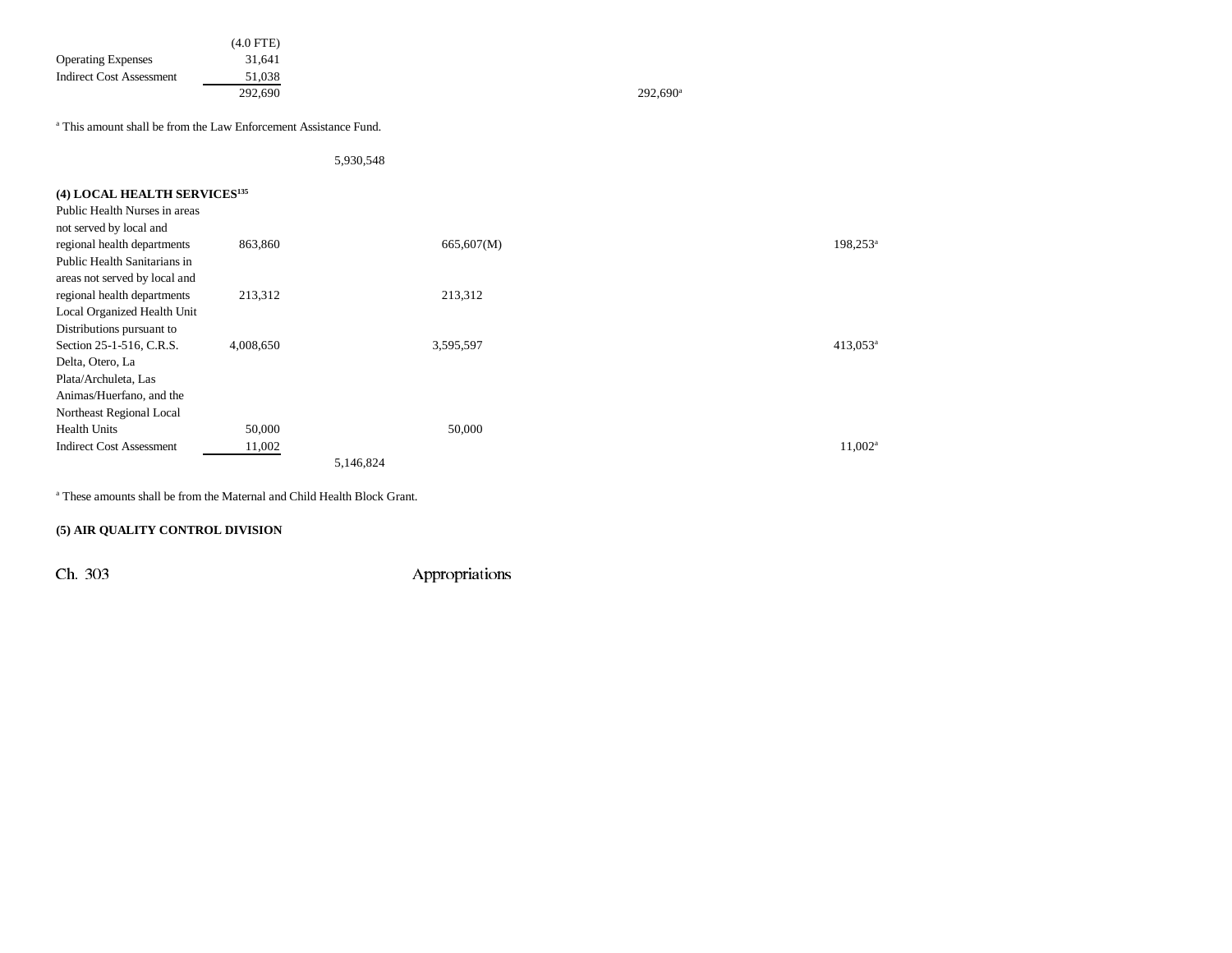|                                 |                      |              | <b>APPROPRIATION FROM</b> |                |                      |                      |                   |
|---------------------------------|----------------------|--------------|---------------------------|----------------|----------------------|----------------------|-------------------|
|                                 |                      |              |                           | <b>GENERAL</b> |                      | <b>CASH</b>          |                   |
|                                 | ITEM &               |              | <b>GENERAL</b>            | <b>FUND</b>    | <b>CASH</b>          | <b>FUNDS</b>         | <b>FEDERAL</b>    |
|                                 | <b>SUBTOTAL</b>      | <b>TOTAL</b> | <b>FUND</b>               | <b>EXEMPT</b>  | <b>FUNDS</b>         | <b>EXEMPT</b>        | <b>FUNDS</b>      |
|                                 | \$<br>\$             |              | \$                        | \$             | \$                   | \$                   | \$                |
|                                 |                      |              |                           |                |                      |                      |                   |
| (A) Administration              |                      |              |                           |                |                      |                      |                   |
| <b>Personal Services</b>        | 1,117,104            |              |                           |                | $329,441(H)^a$       | $326,418^b$          | $461,245^{\circ}$ |
|                                 |                      |              |                           |                | $(6.5$ FTE)          | $(6.5$ FTE)          | $(7.3$ FTE)       |
| <b>Operating Expenses</b>       | 70,126               |              |                           |                |                      | $14,782^b$           | 55,344°           |
| Grants                          | 483,527              |              |                           |                | $112,204^{\circ}$    | $87,163^{\circ}$     | $284,160^{\circ}$ |
|                                 | 782,427              |              |                           |                |                      | $386,063^b$          |                   |
| <b>High Altitude Study</b>      | 169,664              |              |                           |                |                      |                      | 169,664           |
|                                 |                      |              |                           |                |                      |                      | $(2.8$ FTE)       |
| <b>Acid Rain Monitoring</b>     | 147,900              |              |                           |                |                      |                      | 147,900           |
| <b>Indirect Cost Assessment</b> | 1,585,958            |              |                           |                | 685,206 <sup>d</sup> | 591,319 <sup>b</sup> | $309,433^e$       |
|                                 | <del>3,574,279</del> |              |                           |                |                      |                      |                   |
|                                 | 3,873,179            |              |                           |                |                      |                      |                   |

a These amounts shall be from the Stationary Sources Control Fund.

b These amounts shall be from the Automobile Inspection and Readjustment Account of the Highway Users Tax Fund.

c These amounts shall be from the Air Pollution Control Grant.

<sup>d</sup> Of this amount, \$601,917 shall be from the Stationary Sources Control Fund, \$48,008 shall be from the Ozone Protection Fund, and \$35,281 shall be from various cash sources.

e This amount shall be from the U.S. Environmental Protection Agency.

#### **(B) Vehicle Emission Control**

Personal Services 585,394 (10.7 FTE)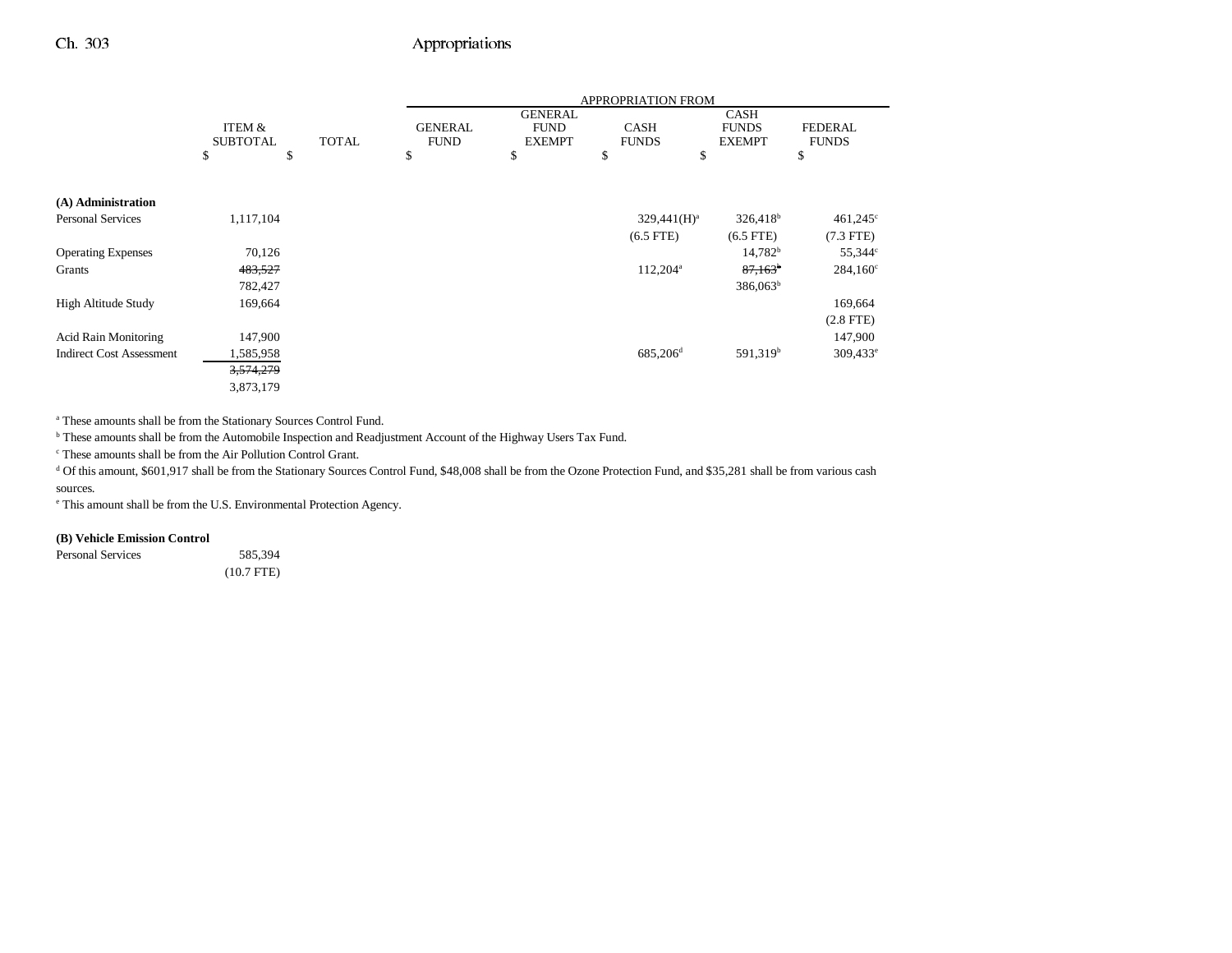| <b>Operating Expenses</b> | 99,509  |                      |
|---------------------------|---------|----------------------|
| Grants                    | 1.261   |                      |
|                           | 686.164 | 686,164 <sup>a</sup> |

a This amount shall be from the Automobile Inspection and Readjustment Account of the Highway Users Tax Fund.

| (C) Mobile Sources Section |              |
|----------------------------|--------------|
| <b>Personal Services</b>   | 704,671      |
|                            | $(12.9$ FTE) |
| <b>Operating Expenses</b>  | 38,518       |
| Grants                     | 29,939       |
|                            | 773,128      |

a This amount shall be from the Automobile Inspection and Readjustment Account of the Highway Users Tax Fund.

| (D) Stationary Source Control |           |                      |             |
|-------------------------------|-----------|----------------------|-------------|
| (1) Administration            |           |                      |             |
| <b>Personal Services</b>      | 966.627   | 619.707 <sup>a</sup> | 346,920     |
|                               |           | $(11.3$ FTE)         | $(5.9$ FTE) |
| <b>Operating Expenses</b>     | 33,682    | $18.183^{\rm a}$     | 15,499      |
|                               | 1,000,309 |                      |             |

a These amounts shall be from the Stationary Sources Control Fund.

| (2) Special Purpose  |         |                     |                   |
|----------------------|---------|---------------------|-------------------|
| Hazardous and Toxic  |         |                     |                   |
| Emissions            | 202,167 | $87,471(H)^a$       | $114,696^{\rm b}$ |
|                      |         | $(1.5$ FTE)         | $(2.2$ FTE)       |
| Wood Burning Program | 98,027  | 98,027 <sup>a</sup> |                   |
|                      |         | $(1.5$ FTE)         |                   |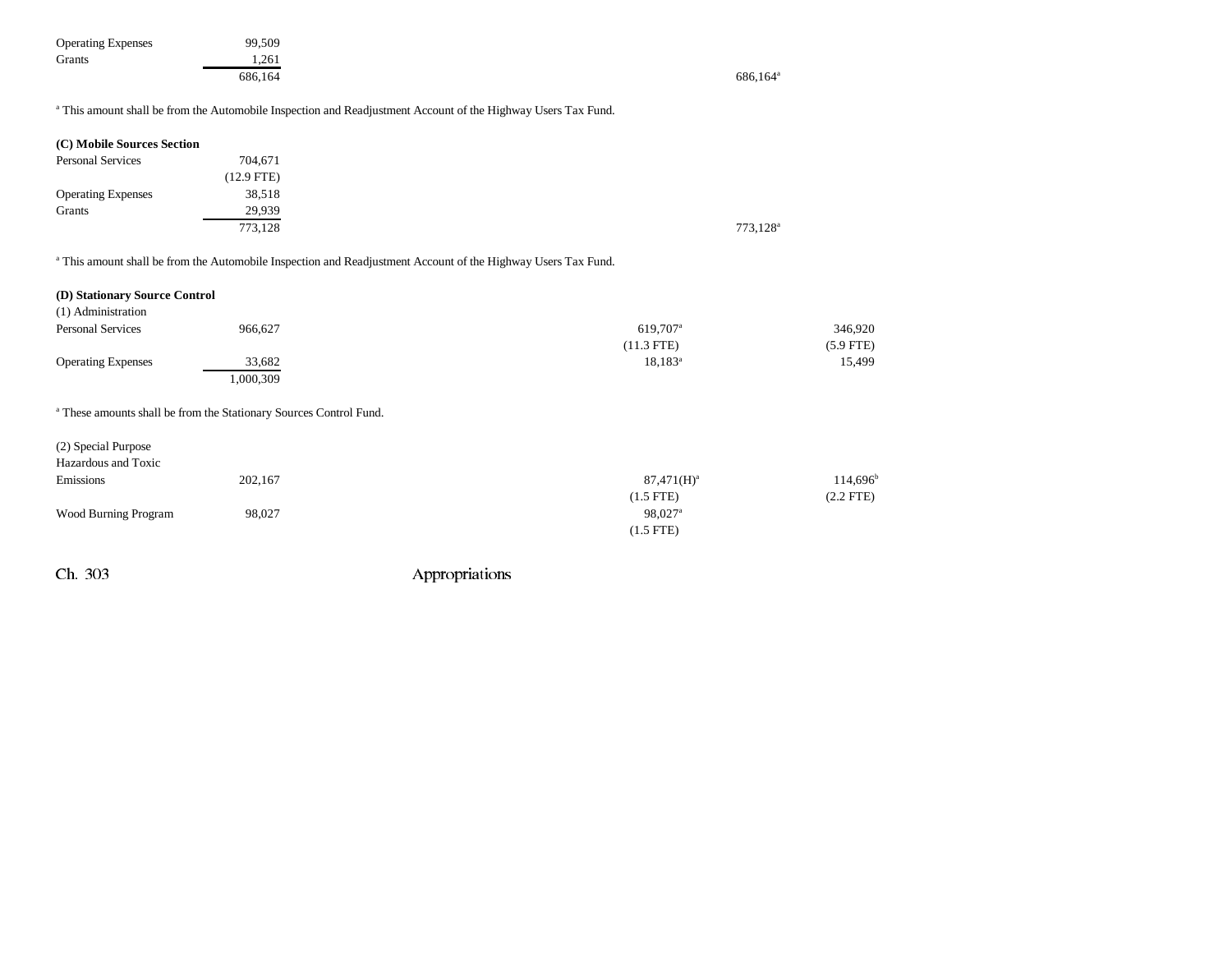|                                                                               |                           |              |                               |                                                | APPROPRIATION FROM          |                                              |                                |
|-------------------------------------------------------------------------------|---------------------------|--------------|-------------------------------|------------------------------------------------|-----------------------------|----------------------------------------------|--------------------------------|
|                                                                               | ITEM &<br><b>SUBTOTAL</b> | <b>TOTAL</b> | <b>GENERAL</b><br><b>FUND</b> | <b>GENERAL</b><br><b>FUND</b><br><b>EXEMPT</b> | <b>CASH</b><br><b>FUNDS</b> | <b>CASH</b><br><b>FUNDS</b><br><b>EXEMPT</b> | <b>FEDERAL</b><br><b>FUNDS</b> |
|                                                                               | \$                        | \$           | \$                            | ъ                                              | ъ                           | \$                                           | \$                             |
|                                                                               |                           |              |                               |                                                |                             |                                              |                                |
| Prevention of Significant                                                     |                           |              |                               |                                                |                             |                                              |                                |
| Deterioration of Air Quality                                                  | 177,508                   |              |                               |                                                | 95,314 <sup>a</sup>         |                                              | $82,194^{\rm b}$               |
|                                                                               |                           |              |                               |                                                | $(1.8$ FTE)                 |                                              | $(1.4$ FTE)                    |
| Asbestos Control                                                              | 342,123                   |              |                               |                                                | $342,123^a$                 |                                              |                                |
|                                                                               |                           |              |                               |                                                | $(5.8$ FTE)                 |                                              |                                |
|                                                                               | 819,825                   |              |                               |                                                |                             |                                              |                                |
|                                                                               |                           |              |                               |                                                |                             |                                              |                                |
| <sup>a</sup> These amounts shall be from the Stationary Sources Control Fund. |                           |              |                               |                                                |                             |                                              |                                |
| <sup>b</sup> These amounts shall be from the Environmental Protection Agency. |                           |              |                               |                                                |                             |                                              |                                |
|                                                                               |                           |              |                               |                                                |                             |                                              |                                |

| (3) Federal Clean Air Act Implementation |           |                        |
|------------------------------------------|-----------|------------------------|
| <b>Personal Services</b>                 | 1.425.577 | 1,425,577 <sup>a</sup> |
|                                          |           | $(28.6$ FTE)           |
| <b>Operating Expenses</b>                | 373.612   | $373,612$ <sup>a</sup> |
|                                          | 270,612   | $270,612^a$            |
|                                          | 1,799,189 |                        |
|                                          | 1.696.189 |                        |

a These amounts shall be from the Stationary Sources Control Fund.

### **(E) Vehicle Inspection Program**

Personal Services 555,623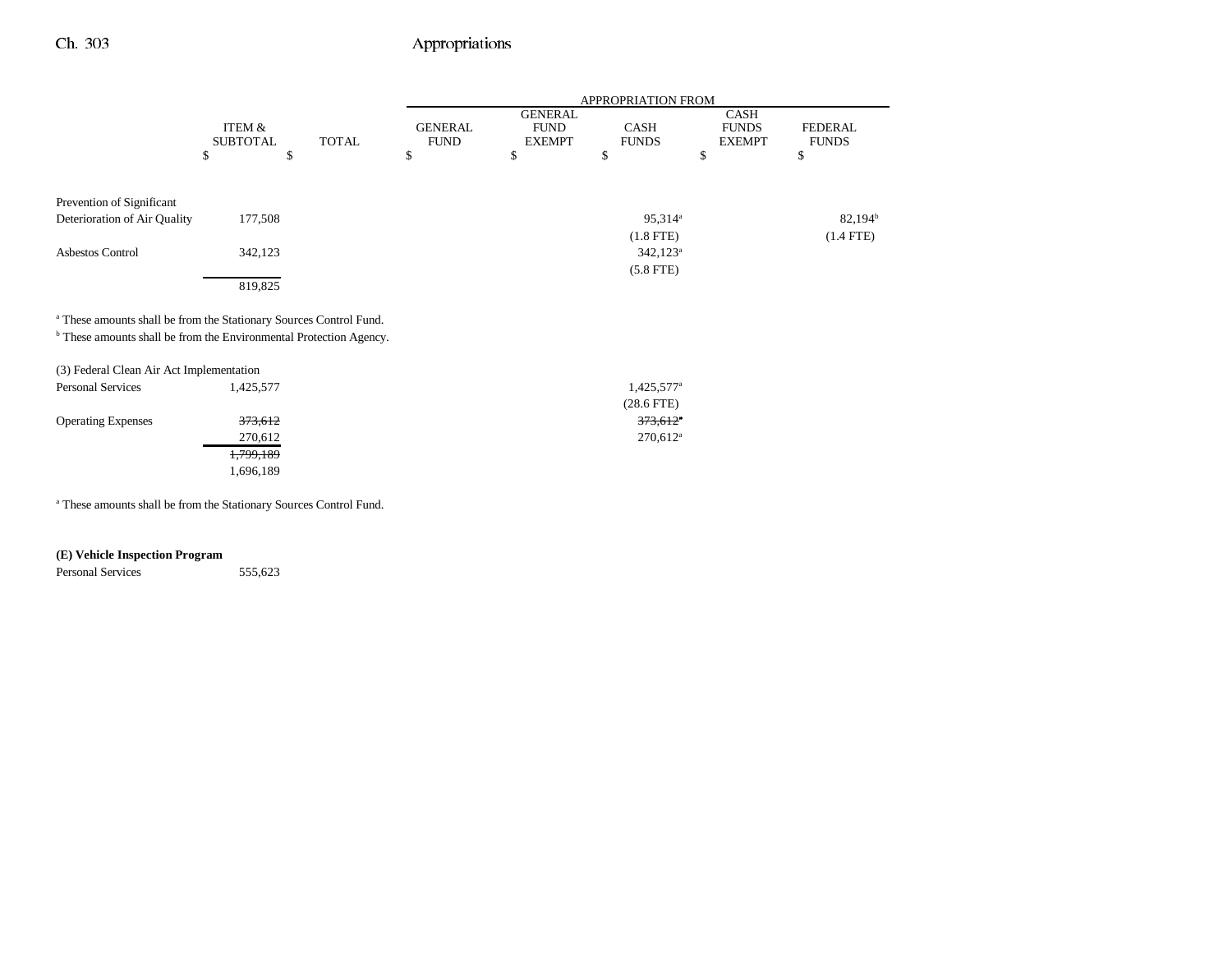|                           | $(10.2$ FTE)   |                      |  |
|---------------------------|----------------|----------------------|--|
| <b>Operating Expenses</b> | 8,963          |                      |  |
| Grants                    | 45,299         |                      |  |
| Mechanic Certification    | 47,908         |                      |  |
|                           | $(1.0$ FTE $)$ |                      |  |
| Diesel Inspection and     |                |                      |  |
| Maintenance Program       | 152,571        |                      |  |
|                           | $(2.0$ FTE $)$ |                      |  |
| Inspection /Maintenance   |                |                      |  |
| Evaluation                | 30,900         |                      |  |
|                           | 841,264        | 200,479 <sup>a</sup> |  |

<sup>a</sup> This amount shall be from mechanic certification and diesel inspection and maintenance fees.

b This amount shall be from the Automobile Inspection and Readjustment Account of the Highway Users Tax Fund.

| (F) Special Purpose            |           |                   |                      |                      |
|--------------------------------|-----------|-------------------|----------------------|----------------------|
| Clean Air Colorado             | 343,526   |                   | $286,905^{\circ}$    | $56,621^b$           |
|                                |           |                   | $(2.1$ FTE)          |                      |
| <b>Diesel Emission Program</b> | 353,200   |                   | 353,200 <sup>a</sup> |                      |
|                                |           |                   | $(5.0$ FTE)          |                      |
| Urban and Rural Visibility     | 56,584    |                   |                      | 56,584 <sup>b</sup>  |
|                                |           |                   |                      | $(1.0$ FTE)          |
| Vehicle Testing                | 314,963   |                   | $314,963^a$          |                      |
|                                |           |                   | $(3.5$ FTE)          |                      |
| Clean Air Act Implementation   | 884,101   |                   |                      | 884,101 <sup>b</sup> |
|                                |           |                   |                      | $(15.3$ FTE)         |
| Preservation of the Ozone      |           |                   |                      |                      |
| Layer                          | 242,467   | $242,467^{\circ}$ |                      |                      |
|                                |           | $(2.0$ FTE)       |                      |                      |
|                                | 2,194,841 |                   |                      |                      |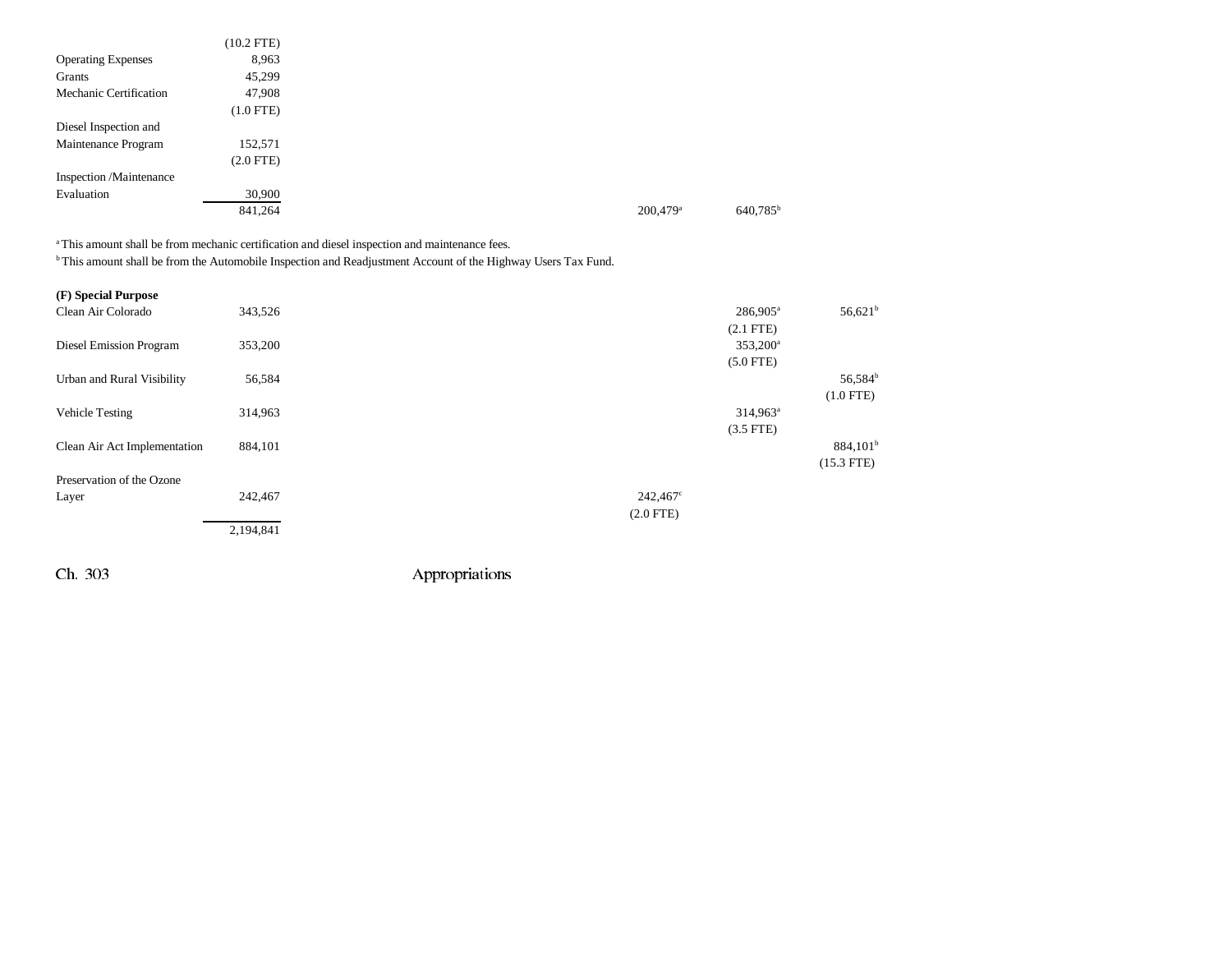|                 |       | APPROPRIATION FROM |                |              |               |                |  |
|-----------------|-------|--------------------|----------------|--------------|---------------|----------------|--|
|                 |       |                    | <b>GENERAL</b> |              | CASH          |                |  |
| ITEM &          |       | <b>GENERAL</b>     | <b>FUND</b>    | CASH         | <b>FUNDS</b>  | <b>FEDERAL</b> |  |
| <b>SUBTOTAL</b> | TOTAL | FUND               | <b>EXEMPT</b>  | <b>FUNDS</b> | <b>EXEMPT</b> | <b>FUNDS</b>   |  |
|                 |       |                    |                |              |               |                |  |

a These amounts shall be from the Automobile Inspection and Readjustment Account of the Highway Users Tax Fund.

 $<sup>b</sup>$  These amounts shall be from the Environmental Protection Agency.</sup>

c This amount shall be from the Ozone Protection Fund.

#### 11,688,999 11,884,899

## **(6) WATER QUALITY CONTROL DIVISION**

**(A) Administration**

| <b>Personal Services</b>  | 3,420,302 | 1,270,251(M)   | $831,267$ <sup>a</sup> | 30,000 <sup>b</sup> | 1,288,784°           |
|---------------------------|-----------|----------------|------------------------|---------------------|----------------------|
|                           | 3.485,968 | 1,289,099(M)   |                        |                     | $1,335,602^{\circ}$  |
|                           |           | $(25.7 + FFE)$ | $(15.6$ FTE)           |                     | $(22.8$ FTE)         |
|                           |           | $(25.9$ FTE)   |                        |                     |                      |
| <b>Operating Expenses</b> | 298,167   | 122,943(M)     | $17,328^a$             |                     | 157,896 <sup>e</sup> |
|                           | 311,089   | 126,652(M)     |                        |                     | $167,109^{\circ}$    |
| Grants                    | 7,877     |                |                        |                     | 7.877c               |
| Indirect Cost Assessment  | 811,877   |                | $301,044$ <sup>d</sup> |                     | $510,833$ °          |
|                           | 823,517   |                |                        |                     | $522,473^{\circ}$    |
|                           | 4,538,223 |                |                        |                     |                      |
|                           | 4,628,451 |                |                        |                     |                      |

a These amounts shall be from the Water Quality Control Fund.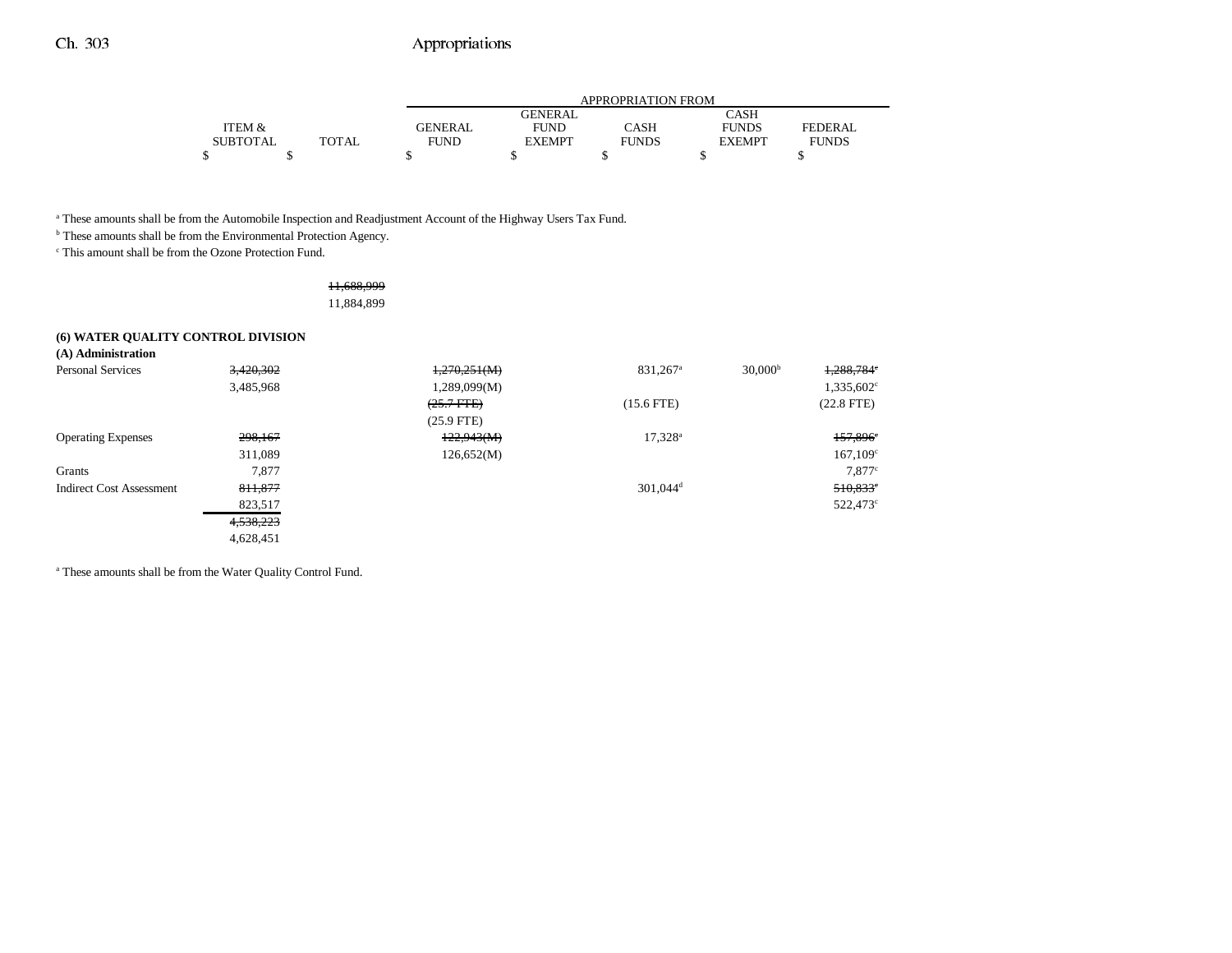<sup>b</sup> This amount shall be from reserves in the Water Quality Control Fund.

c These amounts shall be from the Environmental Protection Agency.

<sup>d</sup> Of this amount, \$204,306 shall be from the Water Quality Control Fund, \$29,000 shall be from the Sludge Management Fund, \$45,000 shall be from the Industrial Pretreatment Fund, and \$22,738 shall be from various sources of cash funds.

### **(B) Special Purpose**

| <b>Construction Management</b> |           |             |                        |                           |             |
|--------------------------------|-----------|-------------|------------------------|---------------------------|-------------|
| <b>Assistance Grant</b>        | 437,376   |             |                        |                           | 437,376     |
|                                |           |             |                        |                           | $(4.9$ FTE) |
| <b>Water Pollution Control</b> |           |             |                        |                           |             |
| Revolving Fund                 | 442,864   |             | $8,841^a$              | $43,164^b$                | 390,859     |
|                                |           |             | $(0.2$ FTE)            | $(0.8$ FTE $)$            | $(6.9$ FTE) |
| <b>Water Planning Grant</b>    | 1,402,528 |             |                        |                           | 1,402,528   |
|                                |           |             |                        |                           | $(4.9$ FTE) |
| Groundwater Protection         | 487,325   | 93,609(M)   |                        | $136,240(T)$ <sup>c</sup> | 257,476     |
|                                |           | $(2.0$ FTE) |                        | $(2.5$ FTE $)$            | $(1.6$ FTE) |
| Sludge Management Program      | 186,275   |             | $186,275$ <sup>d</sup> |                           |             |
|                                |           |             | $(3.0$ FTE)            |                           |             |
| <b>Special Studies</b>         | 153,812   |             |                        |                           | 153,812     |
|                                |           |             |                        |                           | $(3.2$ FTE) |
| <b>Industrial Pretreatment</b> |           |             |                        |                           |             |
| Program                        | 207,057   |             | $115,055^{\circ}$      | $92,002$ <sup>f</sup>     |             |
|                                |           |             | $(1.6$ FTE $)$         |                           |             |
| <b>Stormwater Permitting</b>   |           |             |                        |                           |             |
| Program                        | 321,608   |             | 321,608 <sup>s</sup>   |                           |             |
|                                |           |             | $(6.0$ FTE)            |                           |             |
|                                | 3,638,845 |             |                        |                           |             |
|                                |           |             |                        |                           |             |

<sup>a</sup> This amount shall be from interest earnings at the Water Resources and Power Development Authority.

b This amount shall be federal funds passed through the Water Resources and Power Development Authority.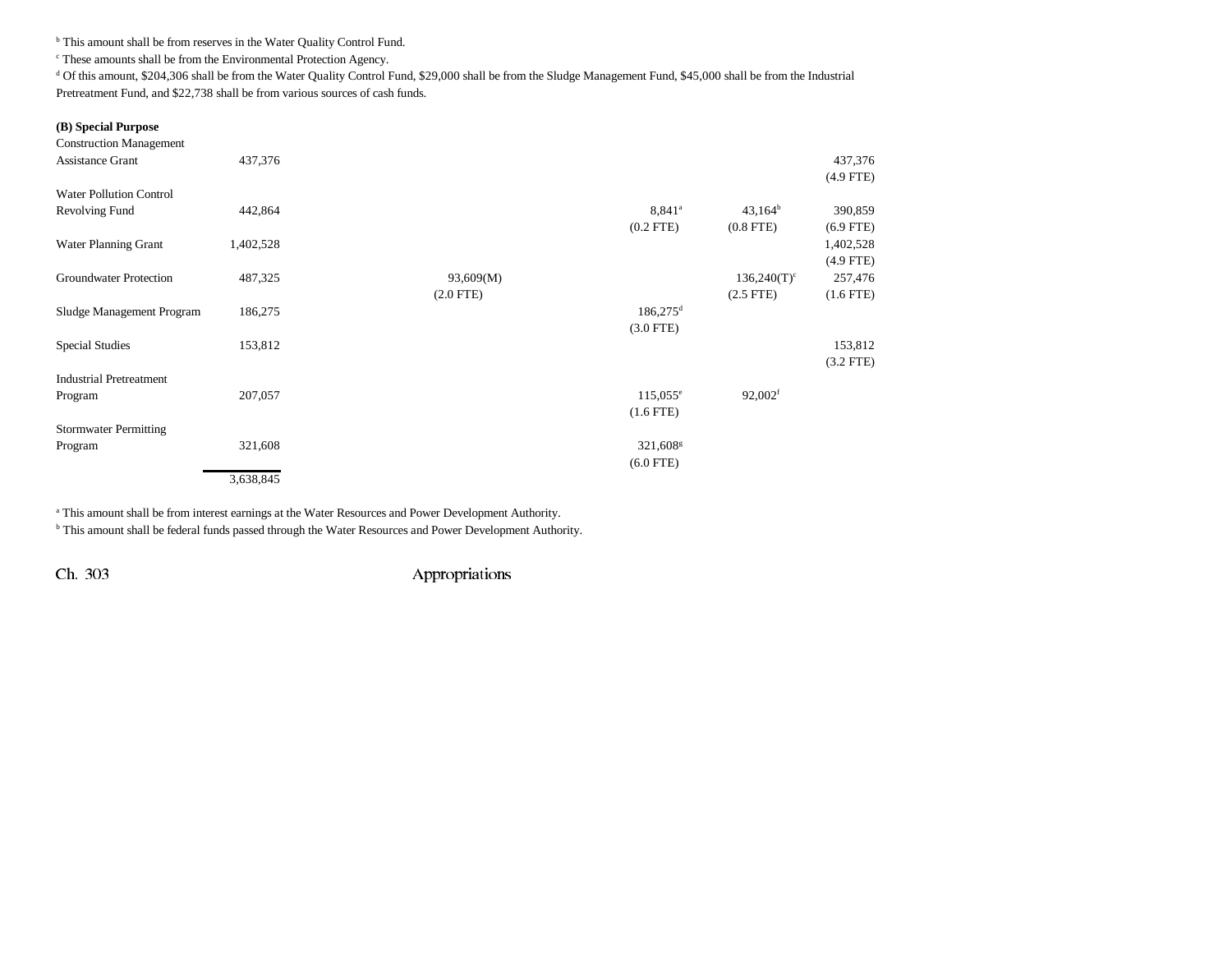|                 |              |                | APPROPRIATION FROM |              |               |              |  |  |
|-----------------|--------------|----------------|--------------------|--------------|---------------|--------------|--|--|
|                 |              |                | <b>GENERAL</b>     |              | <b>CASH</b>   |              |  |  |
| 'TEM &          |              | <b>GENERAL</b> | <b>FUND</b>        | CASH         | <b>FUNDS</b>  | FEDERAL      |  |  |
| <b>SUBTOTAL</b> | <b>TOTAL</b> | FUND           | <b>EXEMPT</b>      | <b>FUNDS</b> | <b>EXEMPT</b> | <b>FUNDS</b> |  |  |
| ሖ               |              |                |                    |              |               |              |  |  |

 $^{\mathrm{c}}$  This amount shall be from the Department of Agriculture, Groundwater Protection Fund.

<sup>d</sup> This amount shall be from the Sludge Management Fund.

e This amount shall be from the Industrial Pretreatment Fund.

f This amount shall be from reserves in the Industrial Pretreatment Fund.

<sup>g</sup> This amount shall be from the Water Quality Control Fund.

### 8,177,068 8,267,296

#### **(7) RADIATION CONTROL DIVISION (A) Administration**

| Program Costs            | .484,617  | 217.582     | 952.899 <sup>a</sup>   | 23.699 <sup>b</sup> | 290,437     |
|--------------------------|-----------|-------------|------------------------|---------------------|-------------|
|                          |           | $(4.4$ FTE) | $(15.0$ FTE)           |                     | $(2.3$ FTE) |
| Indirect Cost Assessment | 292,745   |             | $266.097$ <sup>a</sup> | 360 <sup>b</sup>    | 26,288      |
|                          | 1,777,362 |             |                        |                     |             |

a These amounts shall be from the Radiation Control Fund.

<sup>b</sup> These amounts shall be from reserves in the Radiation Control Fund.

#### **(B) X-Ray Inspection Grant**

| <b>Personal Services</b>  | 73.997      |
|---------------------------|-------------|
|                           | $(1.2$ FTE) |
| <b>Operating Expenses</b> | 24.201      |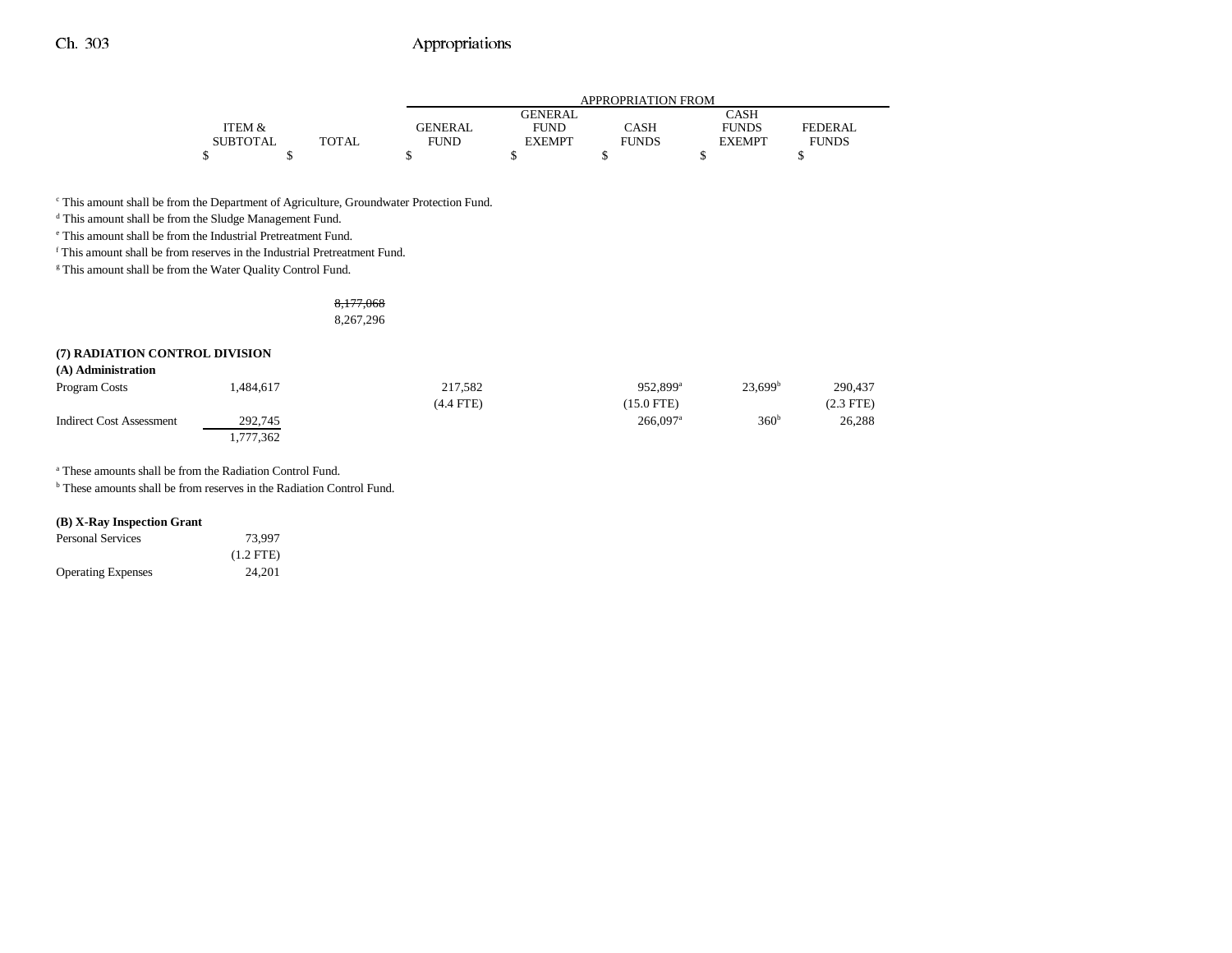| Ch. 303                                                                  |             | Appropriations |                       |                     |
|--------------------------------------------------------------------------|-------------|----------------|-----------------------|---------------------|
|                                                                          |             | $(4.0$ FTE)    | $(1.5$ FTE)           |                     |
| Program Costs                                                            | 332,970     | 208,555        | $102,999^{\rm a}$     | $21,416^b$          |
| (A) Division Director's Office                                           |             |                |                       |                     |
| (8) HAZARDOUS MATERIALS AND WASTE MANAGEMENT DIVISION                    |             |                |                       |                     |
|                                                                          |             |                |                       |                     |
|                                                                          |             | 2,267,351      |                       |                     |
|                                                                          |             |                |                       |                     |
| <sup>a</sup> This amount shall be from the Radiation Control Fund.       |             |                |                       |                     |
|                                                                          |             |                | $(1.0$ FTE)           |                     |
| Program Costs                                                            | 74,597      |                | 74,597 <sup>a</sup>   |                     |
| (E) Maybell Site Reclamation                                             |             |                |                       |                     |
|                                                                          |             |                |                       |                     |
| <sup>a</sup> This amount shall be from the Radiation Control Fund.       |             |                |                       |                     |
| Program Costs                                                            | 101,206     |                | $101,206^a$           |                     |
| (D) Uranium Contract Work                                                |             |                |                       |                     |
|                                                                          |             |                |                       |                     |
| <sup>a</sup> This amount shall be from the Radiation Control Fund.       |             |                |                       |                     |
|                                                                          |             |                | $(0.2$ FTE)           |                     |
| Program Costs                                                            | 34,673      |                | $34,673$ <sup>a</sup> |                     |
| (C) Low Level Radiation Compact                                          |             |                |                       |                     |
| <sup>b</sup> This amount shall be from the Food and Drug Administration. |             |                |                       |                     |
| <sup>a</sup> This amount shall be from the Radiation Control Fund.       |             |                |                       |                     |
|                                                                          |             |                |                       |                     |
|                                                                          | 279.513     |                | 181,315 <sup>a</sup>  | 98,198 <sup>b</sup> |
|                                                                          | $(4.0$ FTE) |                |                       |                     |
| X-Ray Inspections                                                        | 181,315     |                |                       |                     |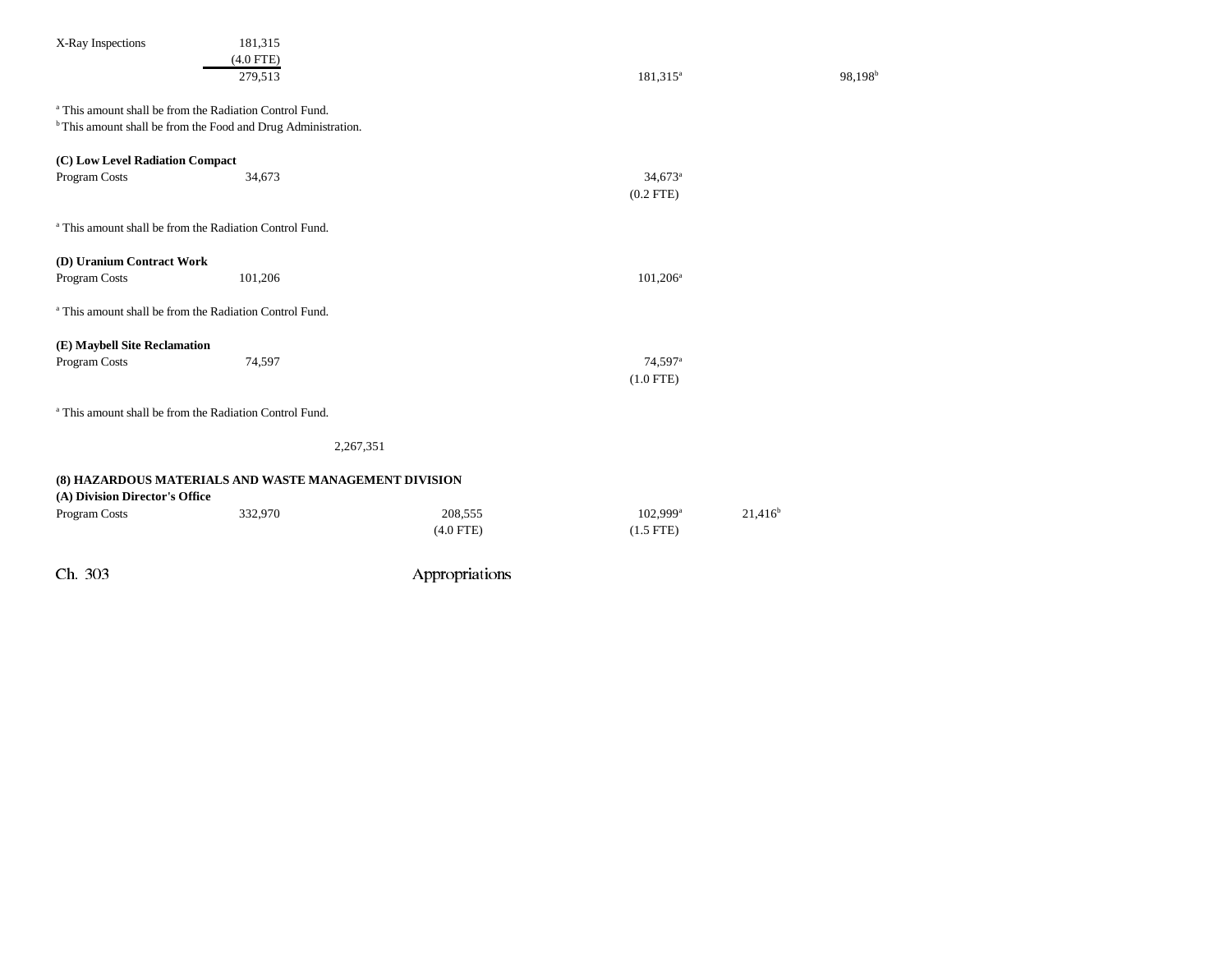|                                 |                 |   |              | <b>APPROPRIATION FROM</b> |                |                      |               |                |
|---------------------------------|-----------------|---|--------------|---------------------------|----------------|----------------------|---------------|----------------|
|                                 |                 |   |              |                           | <b>GENERAL</b> |                      | <b>CASH</b>   |                |
|                                 | ITEM &          |   |              | <b>GENERAL</b>            | <b>FUND</b>    | <b>CASH</b>          | <b>FUNDS</b>  | <b>FEDERAL</b> |
|                                 | <b>SUBTOTAL</b> |   | <b>TOTAL</b> | <b>FUND</b>               | <b>EXEMPT</b>  | <b>FUNDS</b>         | <b>EXEMPT</b> | <b>FUNDS</b>   |
|                                 |                 | Φ |              | S.                        | ъ              | Φ<br>Φ               | J             |                |
|                                 |                 |   |              |                           |                |                      |               |                |
| Legal Services for 5,700        |                 |   |              |                           |                |                      |               |                |
| Hours                           | 397,824         |   |              |                           |                | 167,929 <sup>a</sup> |               | 229,895        |
| <b>Indirect Cost Assessment</b> | 1,012,983       |   |              |                           |                | $425,323^{\circ}$    | $31,273^b$    | 556,387        |
|                                 | 1,743,777       |   |              |                           |                |                      |               |                |

a Of these amounts, \$127,656 shall be from the Hazardous Waste Commission Fund, \$214,426 shall be from the Hazardous Waste Service Fund, \$299,867 shall be from the Hazardous Substance Response Fund, \$41,543 shall be from the Solid Waste Management Fund, and \$12,759 shall be from various sources of cash funds. b Of these amounts, \$23,325 shall be from reserves in the Hazardous Waste Commission Fund and \$29,364 shall be from reserves in the Hazardous Waste Service Fund.

| (B) Hazardous Waste Control Program |                      |                      |                      |            |
|-------------------------------------|----------------------|----------------------|----------------------|------------|
| <b>Personal Services</b>            | 2.095.263            | 938.209 <sup>a</sup> | 129.031 <sup>b</sup> | .028.023   |
|                                     |                      | $(20.4$ FTE)         | $(2.7$ FTE)          | (19.0 FTE) |
| <b>Operating Expenses</b>           | 109.892<br>2,205,155 | 89.088 <sup>a</sup>  |                      | 20,804     |

a These amounts shall be from the Hazardous Waste Service Fund.

<sup>b</sup> This amount shall be from reserves in the Hazardous Waste Service Fund.

| (C) Solid Waste Control Program |         |             |                      |             |  |  |
|---------------------------------|---------|-------------|----------------------|-------------|--|--|
| Program Costs                   | 790,867 | 184.361     | 538.540 <sup>a</sup> | 67,966      |  |  |
|                                 |         | $(3.5$ FTE) | $(6.3$ FTE)          | $(1.0$ FTE) |  |  |

a Of this amount, \$432,302 shall be from the Solid Waste Management Fund and \$106,238 shall be from the Hazardous Substance Response Fund.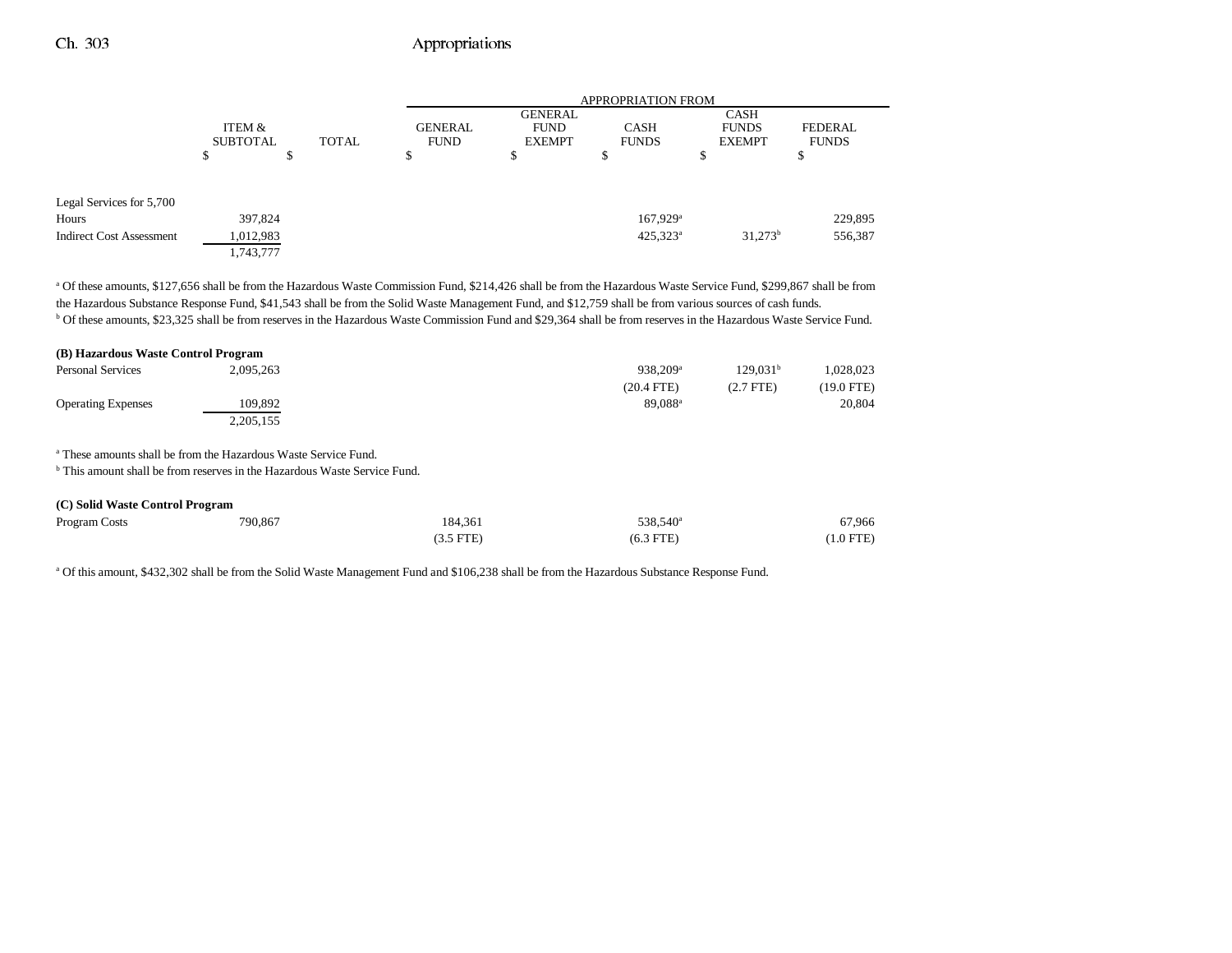|                                               | (D) Uranium Mill Tailings Remedial Action Program                                              |               |             |
|-----------------------------------------------|------------------------------------------------------------------------------------------------|---------------|-------------|
| Program Costs                                 | 534.531                                                                                        | $53,453(H)^a$ | 481.078     |
|                                               |                                                                                                | $(0.8$ FTE)   | $(7.2$ FTE) |
|                                               | <sup>a</sup> This amount shall be from the Uranium Mill Tailings Remedial Action Program Fund. |               |             |
| (E) Contaminated Site Cleanups <sup>114</sup> |                                                                                                |               |             |

| <b>Personal Services</b>            | 3.384.293 | $495.376(T)^b$<br>$971.678$ <sup>a</sup>      | 1.917.239    |
|-------------------------------------|-----------|-----------------------------------------------|--------------|
|                                     |           | $(17.8$ FTE)<br>(7.0 FTE)                     | $(17.1$ FTE) |
| <b>Operating Expenses</b>           | 357,280   | $24,808(T)$ <sup>b</sup><br>$153.595^{\circ}$ | 178,877      |
| <b>Contaminated Sites Operation</b> |           |                                               |              |
| and Maintenance                     | 1,375,000 | $137,500^{\circ}$                             | 1,237,500    |
|                                     | 5,116,573 |                                               |              |

<sup>a</sup> Of these amounts, \$1,250,889 shall be from the Hazardous Substance Response Fund and \$11,884 shall be from Colorado Open Records Act fees collected.

b These amounts shall be from the Department of Law.

|                                   |           | 10,390,903 |                 |                       |                          |             |
|-----------------------------------|-----------|------------|-----------------|-----------------------|--------------------------|-------------|
| (9) CONSUMER PROTECTION           |           |            |                 |                       |                          |             |
| <b>Personal Services</b>          | 1,568,943 |            | 1,239,636       | $10,507$ <sup>a</sup> | $59,466(T)$ <sup>b</sup> | 259,334     |
|                                   |           |            | $(23.6$ FTE $)$ |                       | $(1.0$ FTE)              | $(3.4$ FTE) |
| <b>Operating Expenses</b>         | 157,682   |            | 61,571          | $2,000^a$             | $6,162(T)^{b}$           | 87,949      |
| <b>Tanning Devices Regulation</b> | 31,183    |            |                 | $31,183^{\circ}$      |                          |             |
|                                   |           |            |                 | $(0.7$ FTE $)$        |                          |             |
| <b>Indirect Cost Assessment</b>   | 51,452    |            |                 | $11.122^d$            | $12,417(T)^{b}$          | 27,913      |
|                                   |           | 1,809,260  |                 |                       |                          |             |

a These amounts shall be from the Food Protection Cash Fund.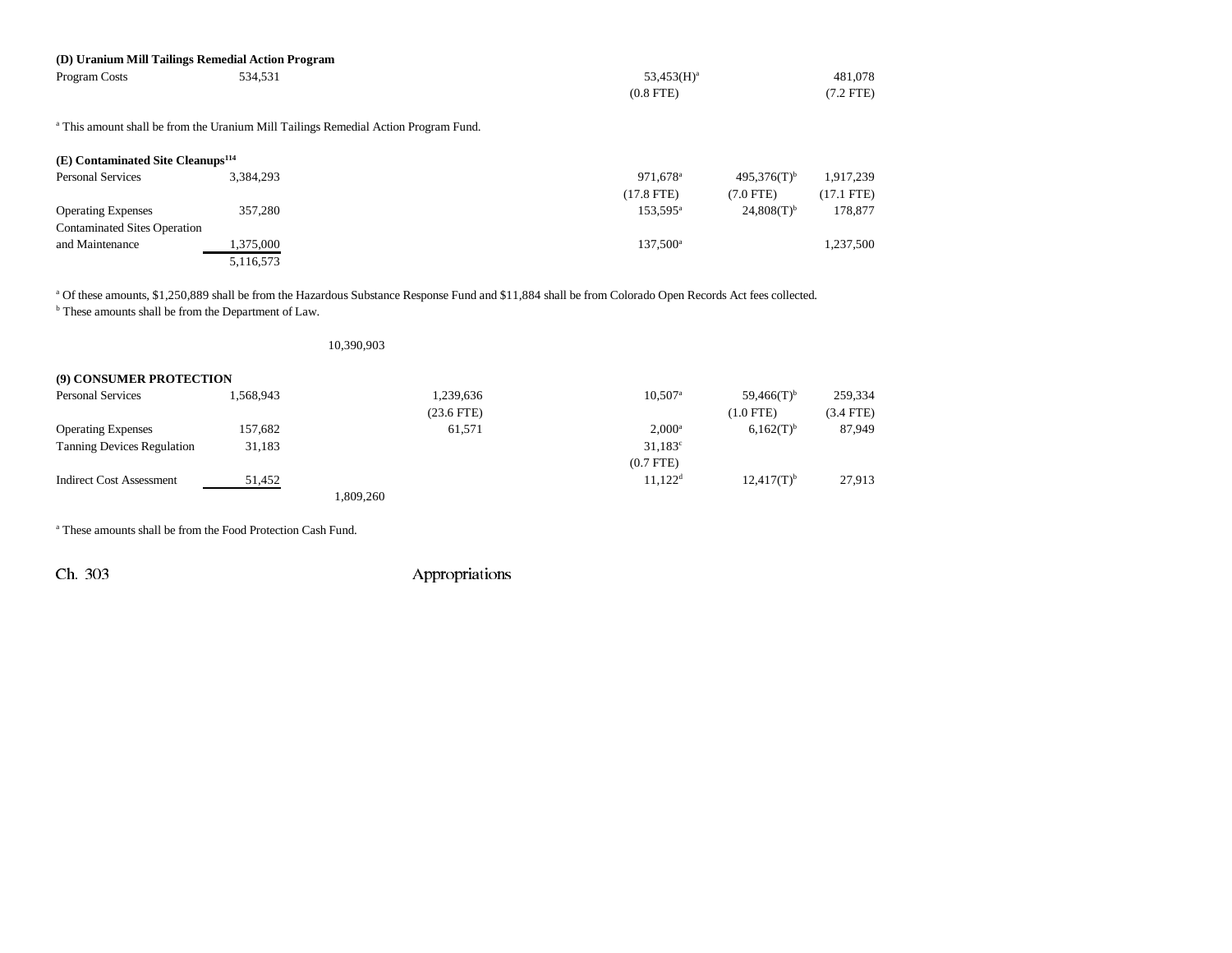|          |              |                | APPROPRIATION FROM |              |               |                |  |
|----------|--------------|----------------|--------------------|--------------|---------------|----------------|--|
|          |              |                | <b>GENERAL</b>     |              | CASH          |                |  |
| ITEM &   |              | <b>GENERAL</b> | FUND               | CASH         | <b>FUNDS</b>  | <b>FEDERAL</b> |  |
| SUBTOTAL | <b>TOTAL</b> | FUND           | <b>EXEMPT</b>      | <b>FUNDS</b> | <b>EXEMPT</b> | <b>FUNDS</b>   |  |
|          |              |                |                    |              |               |                |  |

b Of these amounts, \$70,143 shall be from the Department of Corrections and \$7,902 shall be from the Department of Human Services.

c This amount shall be from the Artificial Tanning Devices Fund.

d This amount shall be from various sources of cash funds.

## **(10) ENVIRONMENTAL INTEGRATION GROUP**

| (A) Rocky Flats Program Unit    |              |  |                       |  |
|---------------------------------|--------------|--|-----------------------|--|
| <b>Personal Services</b>        | 2,129,635    |  |                       |  |
|                                 | $(43.8$ FTE) |  |                       |  |
| <b>Operating Expenses</b>       | 2,809,695    |  |                       |  |
| Legal Services for 550 Hours    | 26,098       |  |                       |  |
| Payment to the Office of the    |              |  |                       |  |
| Governor                        | 60,000       |  |                       |  |
| <b>Indirect Cost Assessment</b> | 677,270      |  |                       |  |
|                                 | 5,702,698    |  |                       |  |
| (B) Emergency Response Unit     |              |  |                       |  |
| Program Costs                   | 432,943      |  | $65,369$ <sup>a</sup> |  |
|                                 |              |  | $(1.4$ FTE)           |  |
| <b>Indirect Cost Assessment</b> | 73,798       |  |                       |  |
|                                 | 506,741      |  |                       |  |

<sup>a</sup> This amount shall be from various cash fund reserves.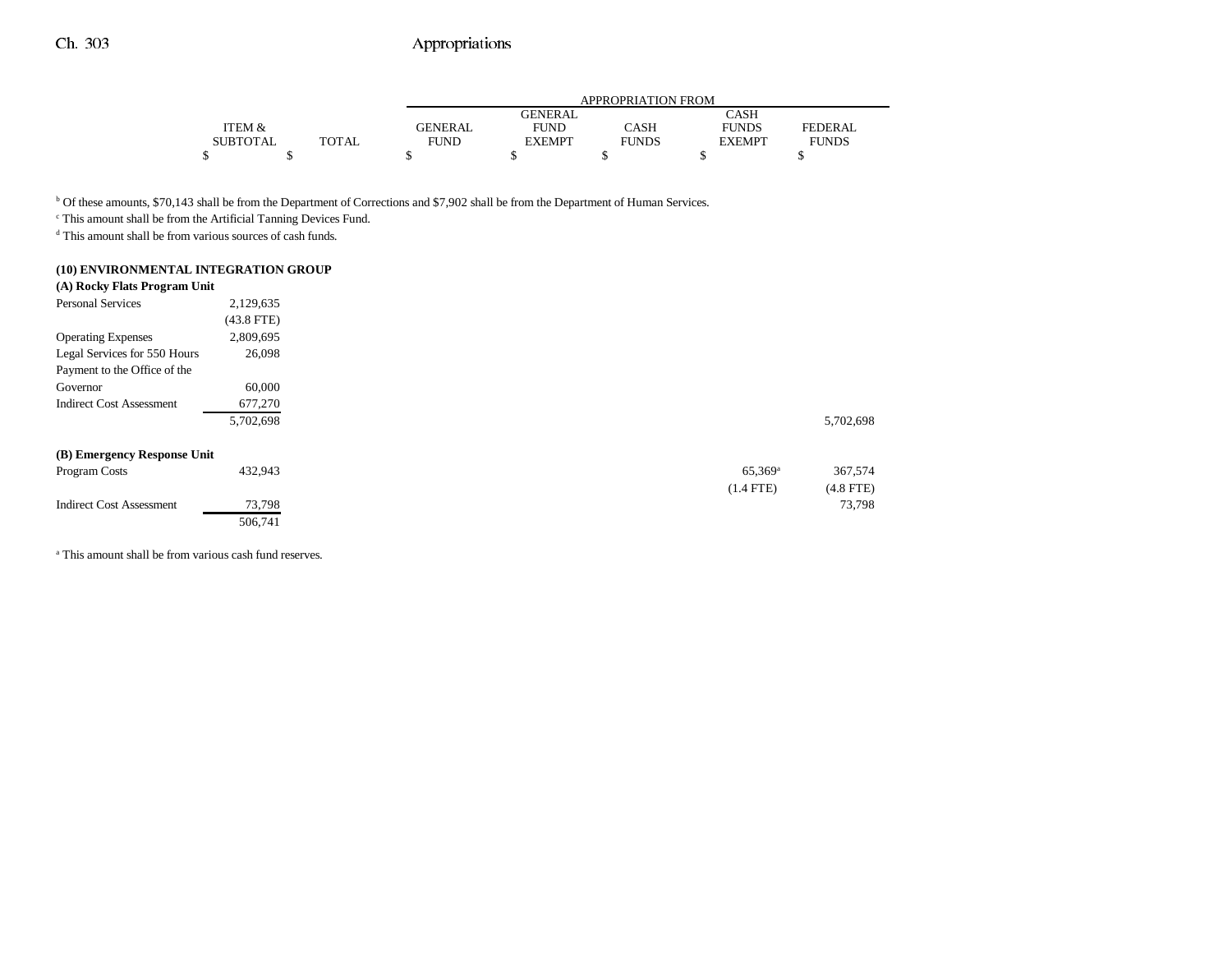| (C) Pollution Prevention                                                                         |           |              |                   |               |               |
|--------------------------------------------------------------------------------------------------|-----------|--------------|-------------------|---------------|---------------|
| Program Costs                                                                                    | 364,985   |              | $161,583^{\circ}$ |               | 203,402       |
|                                                                                                  |           |              |                   |               | $(1.0$ FTE)   |
| <b>Indirect Cost Assessment</b>                                                                  | 48,022    |              | $34,124^a$        |               | 13,898        |
|                                                                                                  | 413,007   |              |                   |               |               |
| <sup>a</sup> These amounts shall be from the Pollution Prevention Fund.                          |           |              |                   |               |               |
|                                                                                                  | 6,622,446 |              |                   |               |               |
| (11) DISEASE CONTROL, EPIDEMIOLOGY AND PREVENTION                                                |           |              |                   |               |               |
| (A) Administration                                                                               |           |              |                   |               |               |
| General Disease Control,                                                                         |           |              |                   |               |               |
| Surveillance, Prevention, and                                                                    |           |              |                   |               |               |
| Administration                                                                                   | 3,320,393 | 1,098,115    | $4,137^{\circ}$   |               | $2,218,141^b$ |
|                                                                                                  |           | $(10.1$ FTE) |                   |               | $(33.2$ FTE)  |
| <b>Indirect Cost Assessment</b>                                                                  | 1,713,011 |              |                   | $20,312(T)^c$ | 1,692,699     |
|                                                                                                  | 5,033,404 |              |                   |               |               |
| <sup>a</sup> This amount shall be from the sale of rabies vaccine.                               |           |              |                   |               |               |
| <sup>b</sup> Of this amount, \$813,976 shall be from the Preventive Health Services Block Grant. |           |              |                   |               |               |
| <sup>c</sup> This amount shall be from various sources within the division.                      |           |              |                   |               |               |
|                                                                                                  |           |              |                   |               |               |
| (B) Special Purpose<br>Cancer and Birth Defects                                                  |           |              |                   |               |               |
| Registries REGISTRY                                                                              | 329,190   | 105,535      |                   |               | 223,655       |
|                                                                                                  | 438,263   | 214,608      |                   |               |               |
|                                                                                                  |           | $(2.0$ FTE)  |                   |               | $(4.0$ FTE)   |
| <b>BIRTH DEFECTS REGISTRY</b>                                                                    | 158,973   | 158,973      |                   |               |               |
|                                                                                                  |           | $(2.8$ FTE)  |                   |               |               |
|                                                                                                  |           |              |                   |               |               |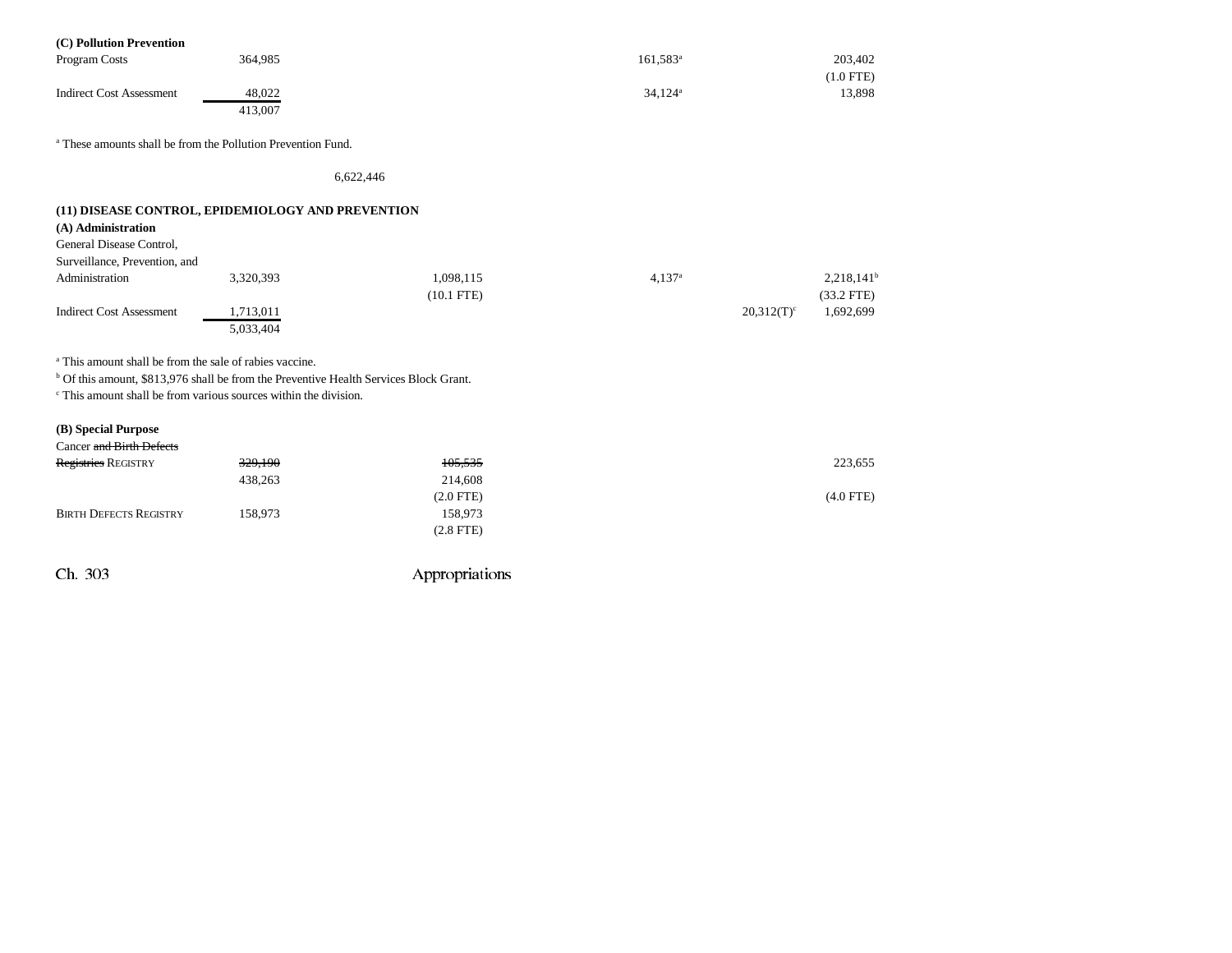|                                         |                           |              |                               |                                                | APPROPRIATION FROM          |                                              |                                |
|-----------------------------------------|---------------------------|--------------|-------------------------------|------------------------------------------------|-----------------------------|----------------------------------------------|--------------------------------|
|                                         | ITEM &<br><b>SUBTOTAL</b> | <b>TOTAL</b> | <b>GENERAL</b><br><b>FUND</b> | <b>GENERAL</b><br><b>FUND</b><br><b>EXEMPT</b> | <b>CASH</b><br><b>FUNDS</b> | <b>CASH</b><br><b>FUNDS</b><br><b>EXEMPT</b> | <b>FEDERAL</b><br><b>FUNDS</b> |
|                                         | \$<br>\$                  |              | \$                            | \$                                             | \$                          | \$                                           | \$                             |
| <b>Vaccination Support</b>              | 1,862,151                 |              |                               |                                                |                             |                                              | 1,862,151                      |
| <b>Infant Immunization</b>              |                           |              |                               |                                                |                             |                                              |                                |
| Program                                 | 848,630                   |              |                               |                                                |                             | $848,630(T)^4$                               |                                |
|                                         | 20,586                    |              |                               |                                                |                             | $20,586(T)^a$                                |                                |
|                                         |                           |              |                               |                                                |                             | $(0.2$ FTE)                                  |                                |
| <b>Tuberculosis Treatment</b>           | 907,500                   |              | 604,696                       |                                                |                             | 51,084(L) <sup>b</sup>                       | 251,720                        |
|                                         | $(3.0$ FTE)               |              |                               |                                                |                             |                                              |                                |
| AIDS Surveillance and                   |                           |              |                               |                                                |                             |                                              |                                |
| Prevention                              | 3,867,034                 |              | 49,082                        |                                                |                             |                                              | 3,817,952<br>$(49.2$ FTE)      |
| <b>Administration and Client</b>        |                           |              |                               |                                                |                             |                                              |                                |
| Services Under the Ryan                 |                           |              |                               |                                                |                             |                                              |                                |
| White Act                               | 1,941,113                 |              | 378,137                       |                                                |                             |                                              | 1,562,976                      |
|                                         |                           |              | $(0.4$ FTE)                   |                                                |                             |                                              | $(2.5$ FTE)                    |
|                                         |                           |              |                               |                                                |                             |                                              | $(2.1$ FTE)                    |
| Health Program for Refugees             | 124,863                   |              |                               |                                                |                             | $71,840(T)$ <sup>c</sup>                     | 53,023                         |
|                                         |                           |              |                               |                                                |                             | $(1.0$ FTE)                                  | $(0.7$ FTE)                    |
| Cancer Prevention Grants <sup>136</sup> | 3,896,590                 |              |                               |                                                |                             | $15,000$ <sup>d</sup>                        | 3,881,590                      |
|                                         |                           |              |                               |                                                |                             |                                              | $(32.5$ FTE)                   |
| <b>Chronic Disease Tracking</b>         | 407,066                   |              |                               |                                                |                             | $21,880^e$                                   | 385,186 <sup>f</sup>           |
|                                         |                           |              |                               |                                                |                             | $(0.5$ FTE)                                  | $(4.8$ FTE)                    |
| Federal Grants <sup>137</sup>           | 3,433,710                 |              |                               |                                                |                             |                                              | 3,433,710                      |
|                                         |                           |              |                               |                                                |                             |                                              | $(26.7$ FTE)                   |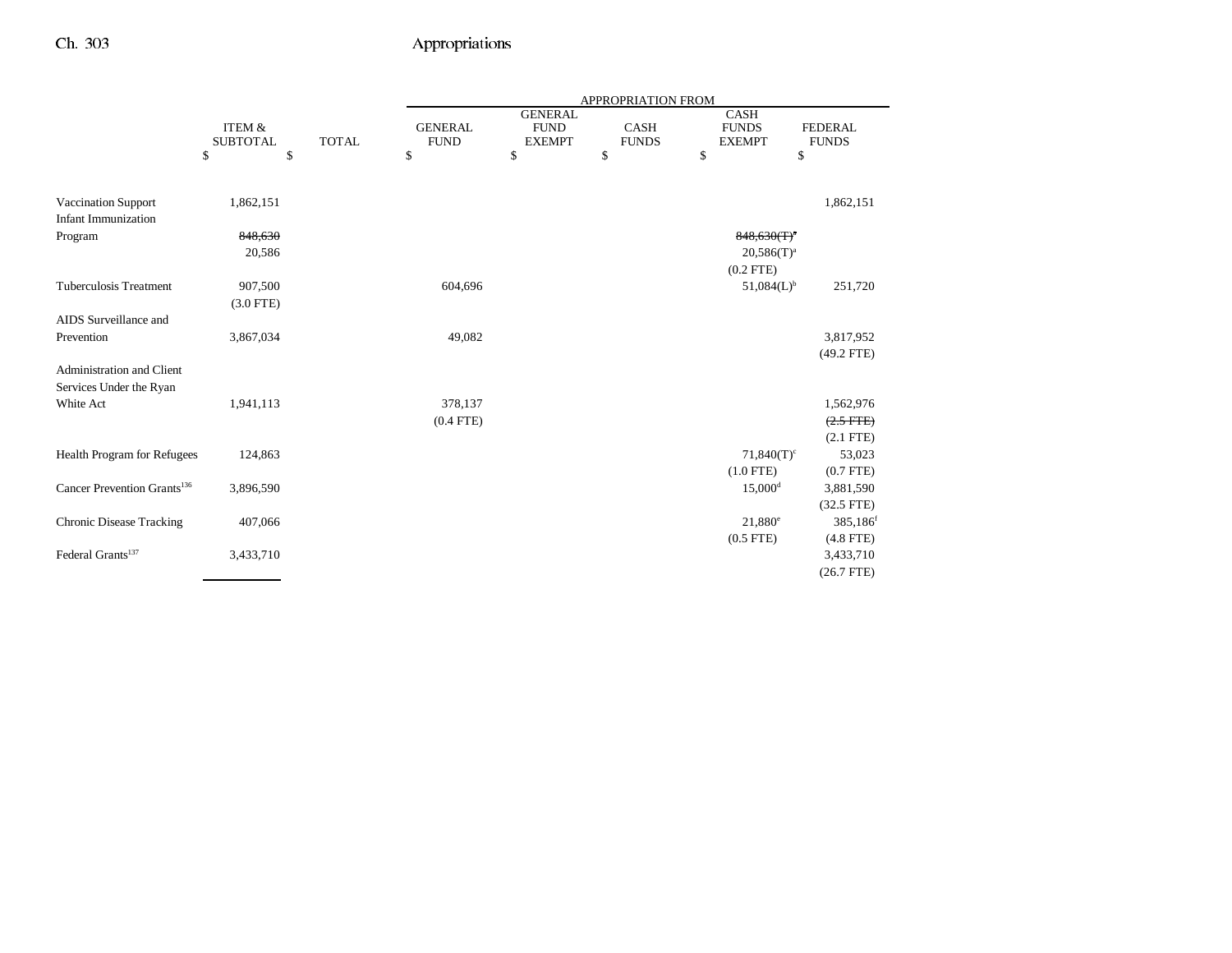#### 17,617,847

#### 17,057,849

a This amount shall be from Medicaid funds appropriated in the Department of Health Care Policy and Financing.

<sup>b</sup> This amount shall be from county tuberculosis treatment matching funds pursuant to Section 25-4-513, C.R.S.

c This amount shall be from federal funds appropriated in the Department of Human Services.

<sup>d</sup> This amount shall be from donations and grants received by the Breast Cancer Screening Fund pursuant to Section 25-4-1503, C.R.S.

e This amount shall be from donations.

f Of this amount, \$87,774 shall be from the Preventive Health Services Block Grant for cardiovascular disease prevention.

## 22,651,251

22,091,253

#### **(12) FAMILY AND COMMUNITY HEALTH SERVICES DIVISION (A) Administration**

| Program and Administration | 4,761,033 | 155,533(M)     |                  | 737 <sup>a</sup> | 4.604.763 <sup>b</sup> |
|----------------------------|-----------|----------------|------------------|------------------|------------------------|
|                            |           | $(0.7$ FTE $)$ |                  |                  | $(17.2$ FTE)           |
| Indirect Cost Assessment   | 1.593.954 |                | $18.850^{\circ}$ | $102.208(T)^d$   | $1,472,896^e$          |
|                            | 6,354,987 |                |                  |                  |                        |

a This amount shall be from donations.

b Of this amount, \$56,671 shall be from the Preventive Health Services Block Grant, and \$4,548,092 shall be from the Maternal and Child Health Block Grant.

<sup>c</sup> This amount shall be from the Newborn Screening and Genetic Counseling Cash Fund pursuant to Section 25-4-1006, C.R.S.

d This amount shall be from Medicaid funds appropriated in the Department of Health Care Policy and Financing.

e Of this amount, \$506,995 shall be from the Maternal and Child Health Block Grant.

#### **(B) Community Nursing and Handicapped Children's Program**

| Program and Administration | 1.607.240 | 948.244      | 658,996      |
|----------------------------|-----------|--------------|--------------|
|                            |           | $(20.8$ FTE) | $(10.3$ FTE) |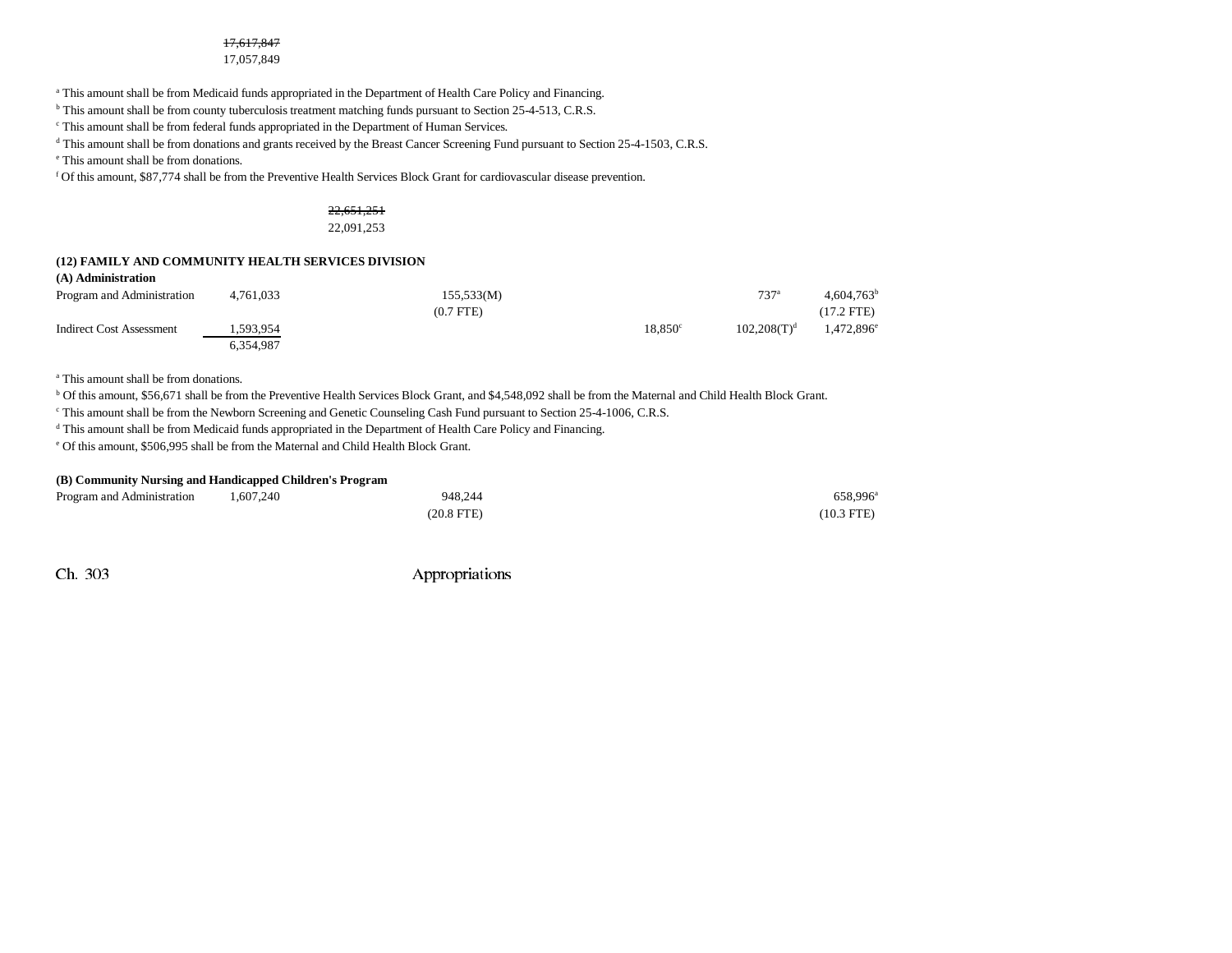|                                                                                                                          |                 |              | <b>APPROPRIATION FROM</b> |                |                     |                           |                          |
|--------------------------------------------------------------------------------------------------------------------------|-----------------|--------------|---------------------------|----------------|---------------------|---------------------------|--------------------------|
|                                                                                                                          |                 |              |                           | <b>GENERAL</b> |                     | <b>CASH</b>               |                          |
|                                                                                                                          | ITEM &          |              | <b>GENERAL</b>            | <b>FUND</b>    | <b>CASH</b>         | <b>FUNDS</b>              | <b>FEDERAL</b>           |
|                                                                                                                          | <b>SUBTOTAL</b> | <b>TOTAL</b> | <b>FUND</b>               | <b>EXEMPT</b>  | <b>FUNDS</b>        | <b>EXEMPT</b>             | <b>FUNDS</b>             |
|                                                                                                                          | ъ<br>ъ          |              | P                         | J.             | S.                  | \$                        | J.                       |
|                                                                                                                          |                 |              |                           |                |                     |                           |                          |
| Community-based Case                                                                                                     |                 |              |                           |                |                     |                           |                          |
| <b>Management Services</b>                                                                                               | 204.529         |              |                           |                |                     |                           | $204,529$ <sup>a</sup>   |
| <b>Purchase of Services</b>                                                                                              | 3,891,651       |              | 1,857,943(M)              |                | 35,981 <sup>b</sup> | $540,970(T)$ <sup>c</sup> | $1,456,757$ <sup>a</sup> |
|                                                                                                                          | 5,703,420       |              |                           |                |                     |                           |                          |
|                                                                                                                          |                 |              |                           |                |                     |                           |                          |
| <sup>a</sup> These amounts shall be from the Maternal and Child Health Block Grant.                                      |                 |              |                           |                |                     |                           |                          |
| <sup>b</sup> This amount shall be from client fees.                                                                      |                 |              |                           |                |                     |                           |                          |
| <sup>c</sup> This amount shall be from Medicaid funds appropriated in the Department of Health Care Policy and Financing |                 |              |                           |                |                     |                           |                          |

c This amount shall be from Medicaid funds appropriated in the Department of Health Care Policy and Financing.

| (C) Family Planning                |           |             |               |           |
|------------------------------------|-----------|-------------|---------------|-----------|
| <b>Personal Services</b>           | 311,338   | 311,338     |               |           |
|                                    |           | $(6.4$ FTE) |               |           |
| <b>Operating Expenses</b>          | 84,558    | 84,558      |               |           |
| Purchase of Services <sup>34</sup> | 2,498,240 | 617.124     | $60,000(T)^a$ | 1,821,116 |
|                                    | 2,894,136 |             |               |           |

<sup>a</sup> This amount shall be from Medicaid funds appropriated in the Department of Health Care Policy and Financing.

## **(D) Special Purpose**

| Denture Program for the |         |             |
|-------------------------|---------|-------------|
| Elderly                 | 479.339 | 479.339     |
|                         |         | $(0.8$ FTE) |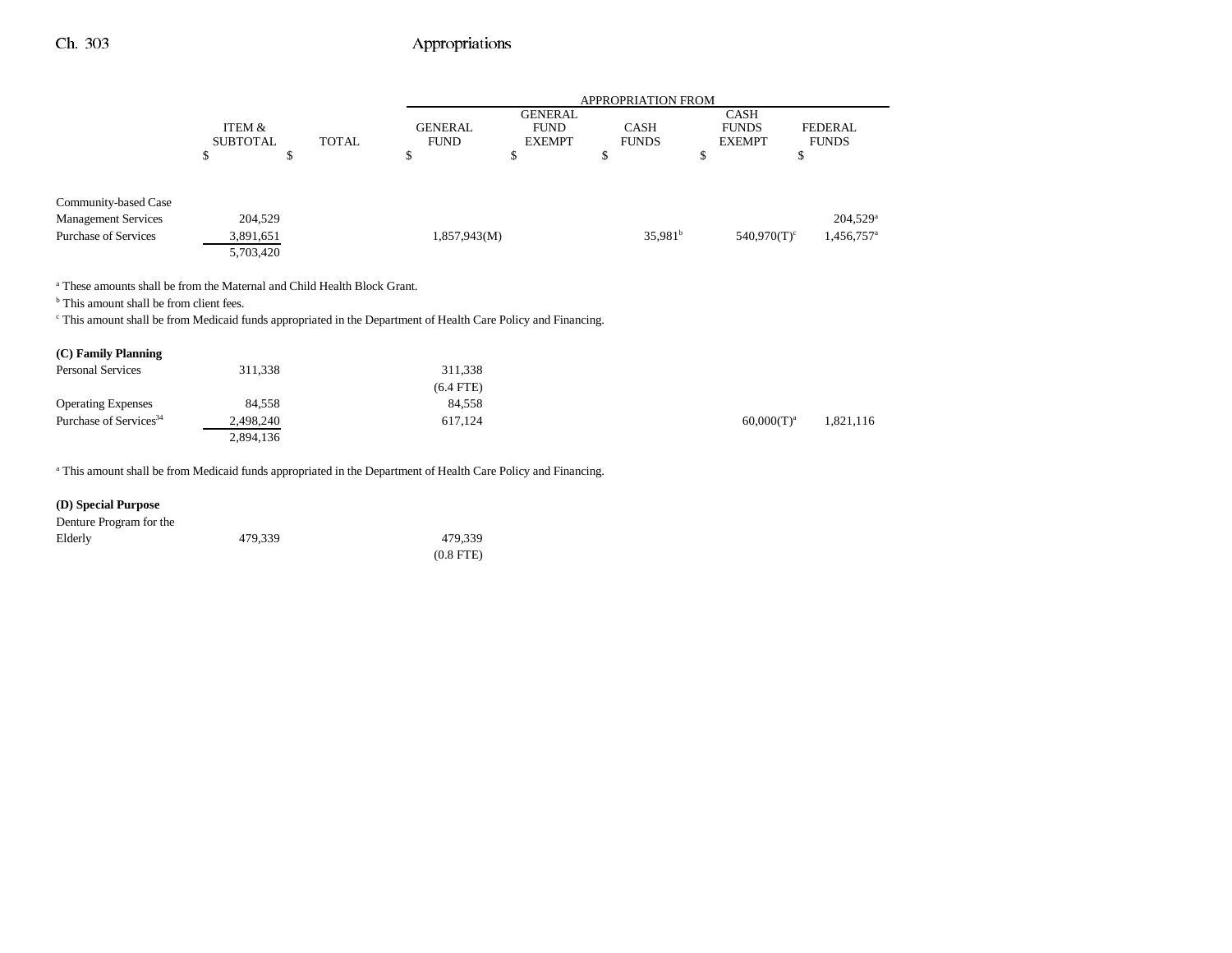| <b>Homebound Dentistry</b>    |            |        |                      |                             |              |
|-------------------------------|------------|--------|----------------------|-----------------------------|--------------|
| Services                      | 40,000     | 40,000 |                      |                             |              |
| Genetics Counseling Program   | 858,984    |        | 858,984 <sup>a</sup> |                             |              |
| Early and Periodic Screening, |            |        |                      |                             |              |
| Diagnosis and Treatment       |            |        |                      |                             |              |
| Program                       | 2,688,426  |        |                      | $2,688,426(T)$ <sup>b</sup> |              |
|                               |            |        |                      | $(4.5$ FTE)                 |              |
| Migrant Program               | 1,662,217  |        | $87,293^{\circ}$     | $178,321(T)^d$              | 1,396,603    |
|                               |            |        |                      | $(0.4$ FTE)                 | $(11.4$ FTE) |
| Department of Education       |            |        |                      |                             |              |
| Nursing Grant                 | 290,698    |        |                      | $290,698(T)$ <sup>e</sup>   |              |
|                               |            |        |                      | $(1.3$ FTE)                 |              |
| Private Grants                | 625,080    |        |                      | 625,080 <sup>f</sup>        |              |
|                               |            |        |                      | $(1.0$ FTE)                 |              |
| Federal Grants <sup>137</sup> | 78,065,293 |        |                      |                             | 78,065,293   |
|                               |            |        |                      |                             | $(41.6$ FTE) |
|                               | 84,710,037 |        |                      |                             |              |

a This amount shall be from the Newborn Screening and Genetic Counseling Cash Funds pursuant to Section 25-4-1006, C.R.S.

<sup>b</sup> This amount shall be from Medicaid funds appropriated in the Department of Health Care Policy and Financing.

c Of this amount, \$12,293 shall be from day care center contracts and \$75,000 shall be from Otero County headstart program.

<sup>d</sup> Of this amount, \$143,321 shall be from federal funds appropriated in the Department of Education and \$35,000 shall be from migrant Medicaid funds from the

Department of Health Care Policy and Financing.

e This amount shall be from federal funds appropriated in the Department of Education.

f This amount shall be from grants and donations.

99,662,580

### **(13) HEALTH FACILITIES DIVISION**

(A) Administration<sup>138</sup>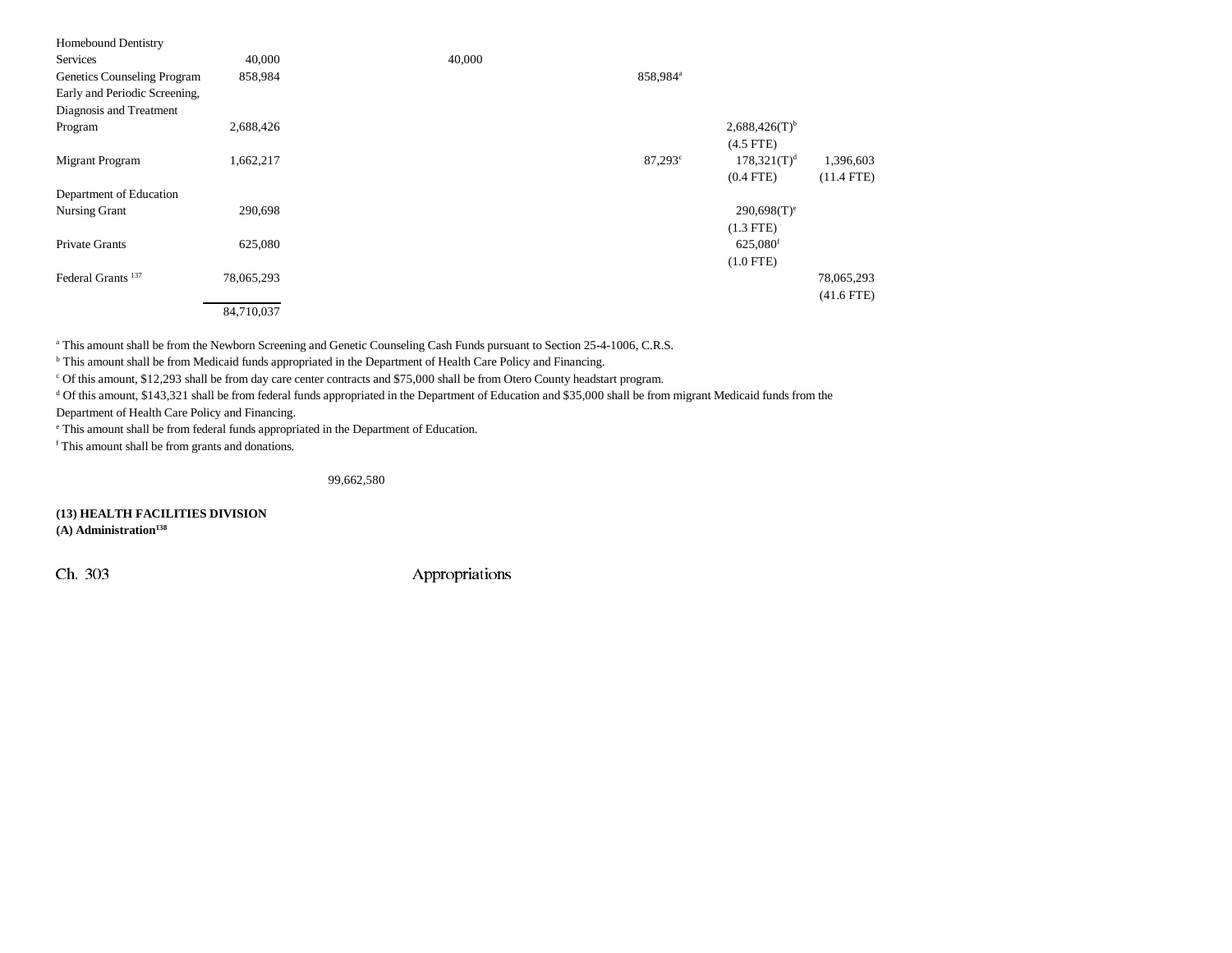|                                 | <b>APPROPRIATION FROM</b> |                                        |                                                |                             |                                       |                                |         |
|---------------------------------|---------------------------|----------------------------------------|------------------------------------------------|-----------------------------|---------------------------------------|--------------------------------|---------|
|                                 | ITEM &<br><b>SUBTOTAL</b> | <b>GENERAL</b><br>TOTAL<br><b>FUND</b> | <b>GENERAL</b><br><b>FUND</b><br><b>EXEMPT</b> | <b>CASH</b><br><b>FUNDS</b> | CASH<br><b>FUNDS</b><br><b>EXEMPT</b> | <b>FEDERAL</b><br><b>FUNDS</b> |         |
|                                 | D                         | ъ                                      | \$                                             | Ф                           | P                                     | ۰υ                             | ъ       |
| <b>Personal Services</b>        | 828,263                   |                                        |                                                |                             |                                       |                                |         |
|                                 | $(14.9$ FTE)              |                                        |                                                |                             |                                       |                                |         |
| <b>Operating Expenses</b>       | 67,148                    |                                        |                                                |                             |                                       |                                |         |
| <b>Indirect Cost Assessment</b> | 860,465                   |                                        |                                                |                             |                                       |                                |         |
|                                 | 1,755,876                 |                                        | 114,888                                        |                             | $237,075^{\circ}$                     | $675,794(T)$ <sup>b</sup>      | 728,119 |

<sup>a</sup> Of this amount, \$116,496 shall be from the Medication Administration Cash Fund pursuant to Section 25-1-107(1)(ee)(V)(A), C.R.S., \$9,698 shall be from the Personal Care Boarding Home Cash Fund pursuant to Section 25-27-107.5, C.R.S., \$4,600 shall be from the Division of Registrations Cash Fund pursuant to Section 13-64-301, C.R.S., \$16,693 shall be from the Department of Regulatory Agencies, Division of Insurance pursuant to Section 10-1-103 (3), C.R.S., and \$89,588 shall be from the General Licensing Cash Fund pursuant to Section 25-3-103.1, C.R.S.

b This amount shall be from Medicaid funds appropriated in the Department of Health Care Policy and Financing.

| (B) Inspection of Personal Care Boarding Facilities |             |        |                       |                  |  |  |
|-----------------------------------------------------|-------------|--------|-----------------------|------------------|--|--|
| Program Costs                                       | 143.809     | 53.394 | $80.354$ <sup>a</sup> | $10,061^{\rm t}$ |  |  |
|                                                     | $(2.3$ FTE) |        |                       |                  |  |  |

a This amount shall be from the Personal Care Boarding Home Cash Fund pursuant to Section 25-27-107.5, C.R.S.

b This amount shall be from reserves in the Personal Care Boarding Home Cash Fund.

#### **(C) Medicaid/Medicare Certification Program**

| Personal Services         | 4.034.188            |
|---------------------------|----------------------|
|                           | $(72.7 \text{ FTE})$ |
| <b>Operating Expenses</b> | 475.468              |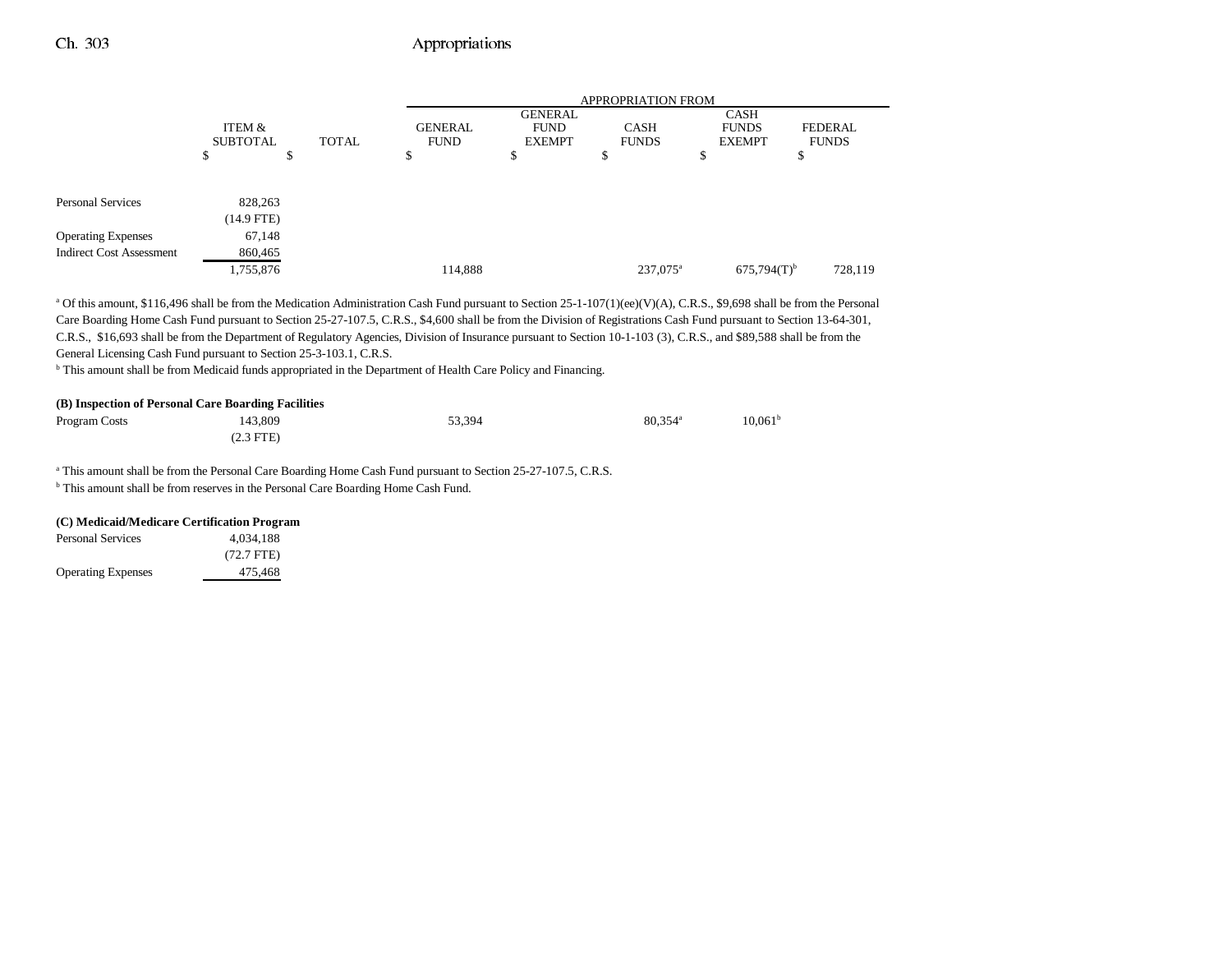#### a This amount shall be from Medicaid funds appropriated in the Department of Health Care Policy and Financing.

6,409,341

| (14) EMERGENCY MEDICAL SERVICES DIVISION |           |           |                      |
|------------------------------------------|-----------|-----------|----------------------|
| Program and Administration               | 703.987   |           | 703.987 <sup>a</sup> |
|                                          |           |           | $(11.0$ FTE)         |
| Improvements to County                   |           |           |                      |
| <b>Emergency Medical Services</b>        | 743.486   |           | 743.486 <sup>a</sup> |
| <b>Emergency Medical Services</b>        |           |           |                      |
| <b>Grant Program</b>                     | 2,240,135 |           | $2,240,135^{\circ}$  |
| <b>Indirect Cost Assessment</b>          | 175,779   |           | 175,779 <sup>a</sup> |
|                                          |           | 3,863,387 |                      |

<sup>a</sup> These amounts shall be from the Emergency Medical Services Account pursuant to Section 25-3.5-603, C.R.S.

#### **(15) DIVISION OF HEALTH STATISTICS AND VITAL RECORDS**

| <b>Personal Services</b>        | ,738,023   |           |                                   |  |
|---------------------------------|------------|-----------|-----------------------------------|--|
|                                 | (44.9 FTE) |           |                                   |  |
| <b>Operating Expenses</b>       | 117,459    |           |                                   |  |
| <b>Indirect Cost Assessment</b> | 365,552    |           |                                   |  |
|                                 |            | 2,221,034 | 741.234<br>1,479,800 <sup>a</sup> |  |

<sup>a</sup> This amount shall be from the Vital Statistics Records Cash Fund pursuant to Section 25-2-121, C.R.S.

# Ch. 303 Appropriations **TOTALS PART XVI (PUBLIC HEALTH AND ENVIRONMENT**)<sup>2, 3</sup> 5202,315,771 \$17,719,002 \$19,548,426 \$29,031,834 \$136,016,509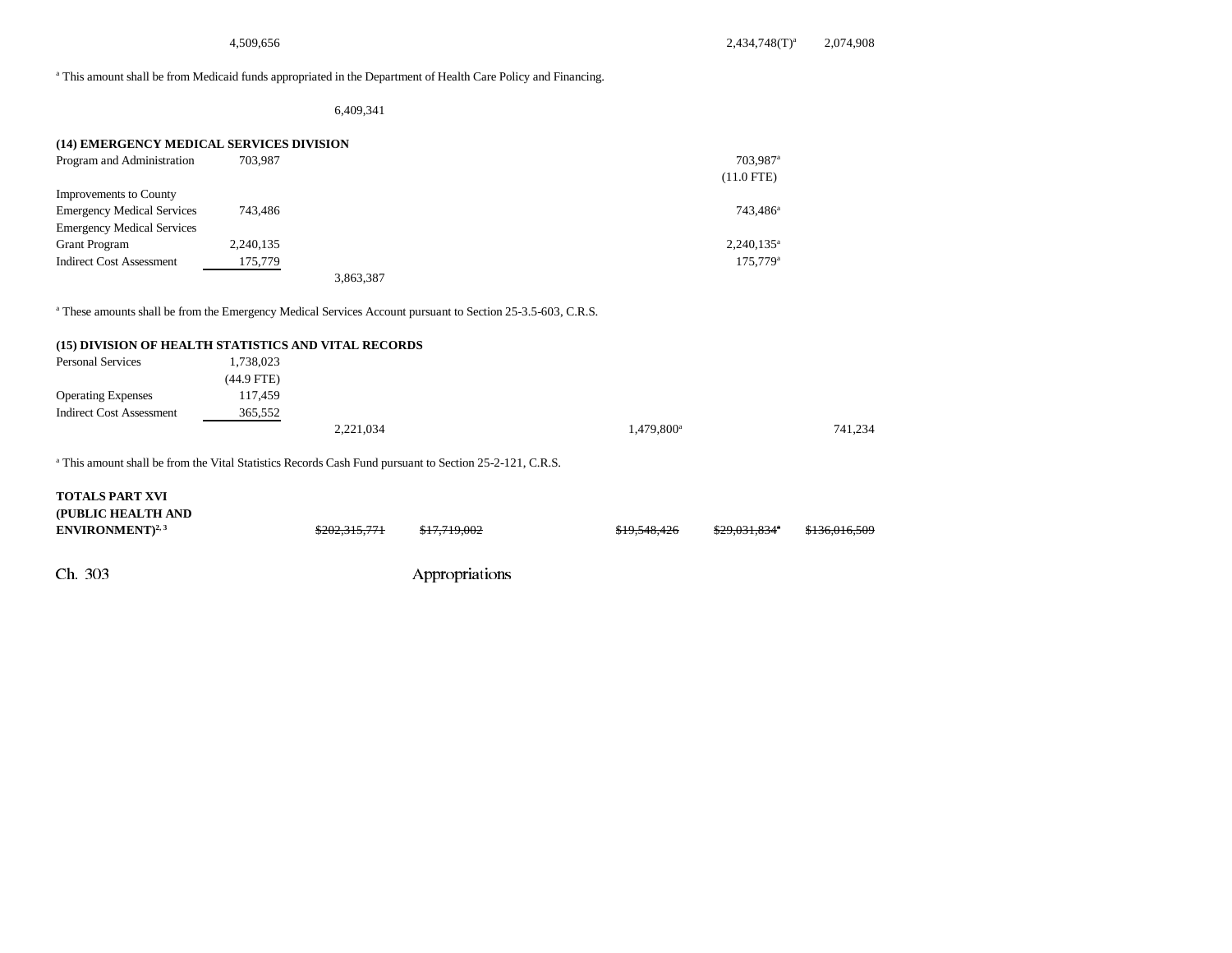|                 |               |                | <b>APPROPRIATION FROM</b> |              |                            |                |
|-----------------|---------------|----------------|---------------------------|--------------|----------------------------|----------------|
|                 |               |                | <b>GENERAL</b>            |              | <b>CASH</b>                |                |
| ITEM &          |               | <b>GENERAL</b> | <b>FUND</b>               | <b>CASH</b>  | <b>FUNDS</b>               | <b>FEDERAL</b> |
| <b>SUBTOTAL</b> | TOTAL         | <b>FUND</b>    | <b>EXEMPT</b>             | <b>FUNDS</b> | <b>EXEMPT</b>              | <b>FUNDS</b>   |
| \$              |               |                | S                         |              |                            |                |
|                 |               |                |                           |              |                            |                |
|                 |               |                |                           |              |                            |                |
|                 | \$202,520,974 | \$18,261,101   |                           | \$19,445,426 | $$28,730,267$ <sup>a</sup> | \$136,084,180  |
|                 |               |                |                           |              |                            |                |

<sup>a</sup> Of this amount,  $\frac{418,961,461}{18,360,994}$  contains a (T) notation and \$51,084 contains an (L) notation.

**FOOTNOTES** -- The following statements are referenced to the numbered footnotes throughout section 2.

- 2 (Governor lined through this provision. See L. 96, p. 2403.)
- 3 All Departments, Totals -- The General Assembly requests that copies of all reports requested in other footnotes contained in this act be delivered to the Joint Budget Committee and the majority and minority leadership in each house of the General Assembly.
- 34 Department of Health Care Policy and Financing, Medical Programs, Medical Services; and Department of Public Health and Environment, Family and Community Health Services Division, Family Planning, Purchase of Services -- The Departments are requested to provide a preliminary report to the Joint Budget Committee by November 1, 1996, and a final report by February 1, 1997, outlining the progress made in reducing the rate of low birth-weight babies as a result of the Enhanced Prenatal Program appropriation. The final report shall delineate by fiscal year, the total, General Fund, and federal fund savings achieved as a result of the FY 1995-96 and FY 1996-97 appropriations and recommendations for further programmatic and funding changes based on the findings.
- 114 Department of Law, Special Purpose, Comprehensive Environmental Response, Compensation and Liability Act Contracts; Department of Natural Resources, Executive Director's Office, Comprehensive Environmental Response, Compensation and Liability Act; and Department of Public Health and Environment, Hazardous Materials and Waste Management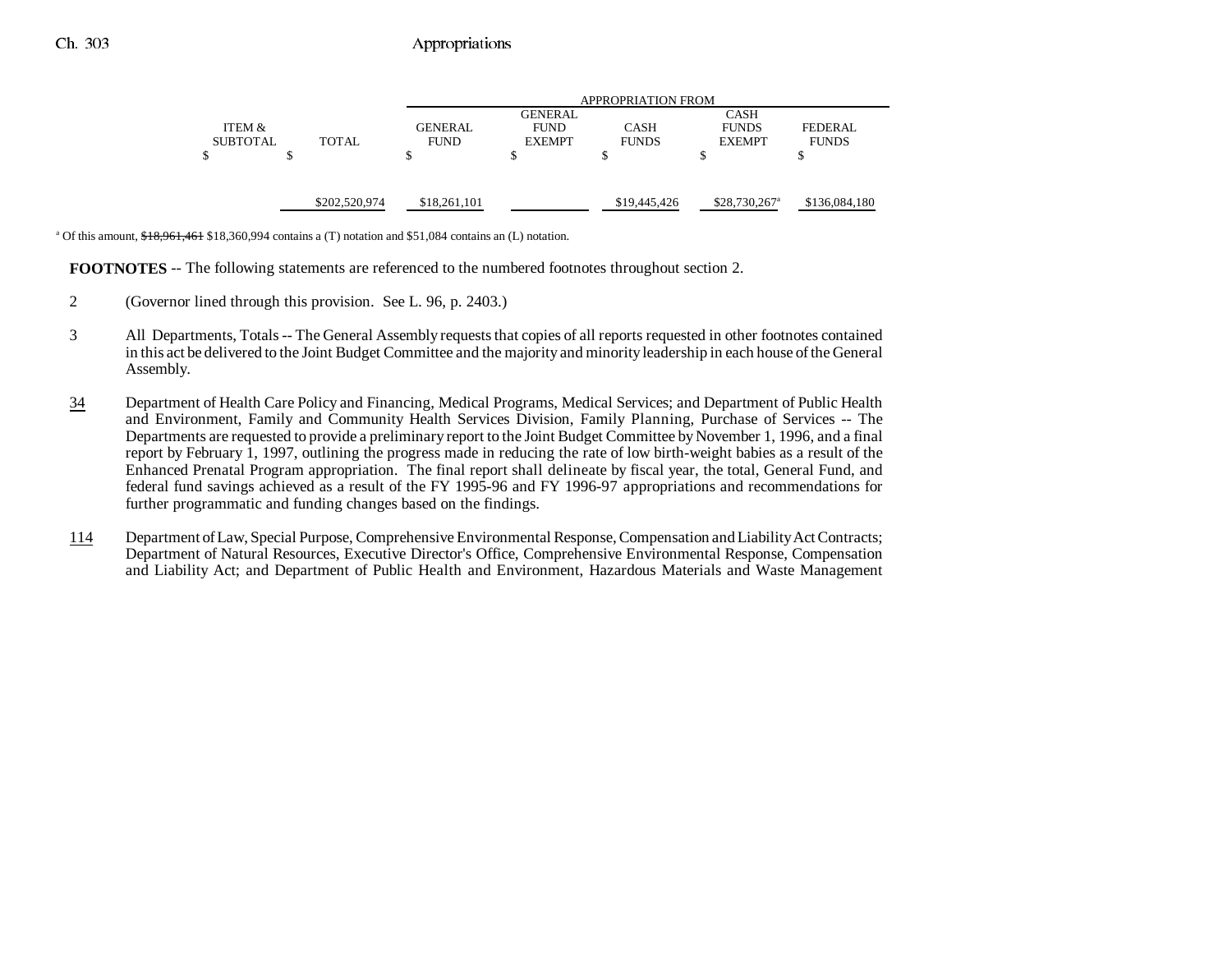Division, Contaminated Site Cleanups -- The departments are requested to cooperate in the preparation of a report detailing each department's expenditures for CERCLA contracts. The report should include a case-by-case itemization of actual, estimated and requested funding for personal services, contract services, operating expenses and other costs. The report should be prepared annually and should be submitted with each department's budget request.

- 132 Department of Public Health and Environment, Administration and Support -- It is the intent of the General Assembly that the Department submit a report to the Joint Budget Committee with the Department's FY 1997-98 budget request which identifies the transfer of all FTE during FY 1996-97 and those anticipated in FY 1997-98. The report should provide specific explanation of movement of General Fund, cash fund, cash funds exempt and federal fund FTE.
- 133 (Governor lined through this provision. See L. 96, p. 2404.)
- 134 Department of Public Health and Environment, Laboratory Services -- It is the intent of the General Assembly that, prior to developing a local area computer network for the laboratory, the Department shall complete a project plan which includes a project outline, specific goals, a detailed project schedule, and anticipated FTE reductions. This plan shall be submitted to and approved by the Information Management Commission, with a copy provided to the Joint Budget Committee.
- 135 Department of Public Health and Environment, Local Health Services -- The Department is requested to compile detailed information on the expenditures of public health nurses, sanitarians, and local health departments, and include this information in the Department's annual budget submission. The information shall include amounts by category of expenditures and, at a minimum, detail those amounts used for personal services, utilities, postage, food, and medical expenses.
- 136 Department of Public Health and Environment, Disease Control, Epidemiology and Prevention, Special Purpose, Cancer Prevention Grants -- The General Assembly accepts no obligation to continue funding for these programs when federal funds are no longer available. Any match requirements for these federal grants are to be provided by non-state sources. The Department is responsible for documenting the sources of matching funds, which should be submitted to the Joint Budget Committee annually with the budget request, and which will serve as proof of the required state match for these federal dollars.